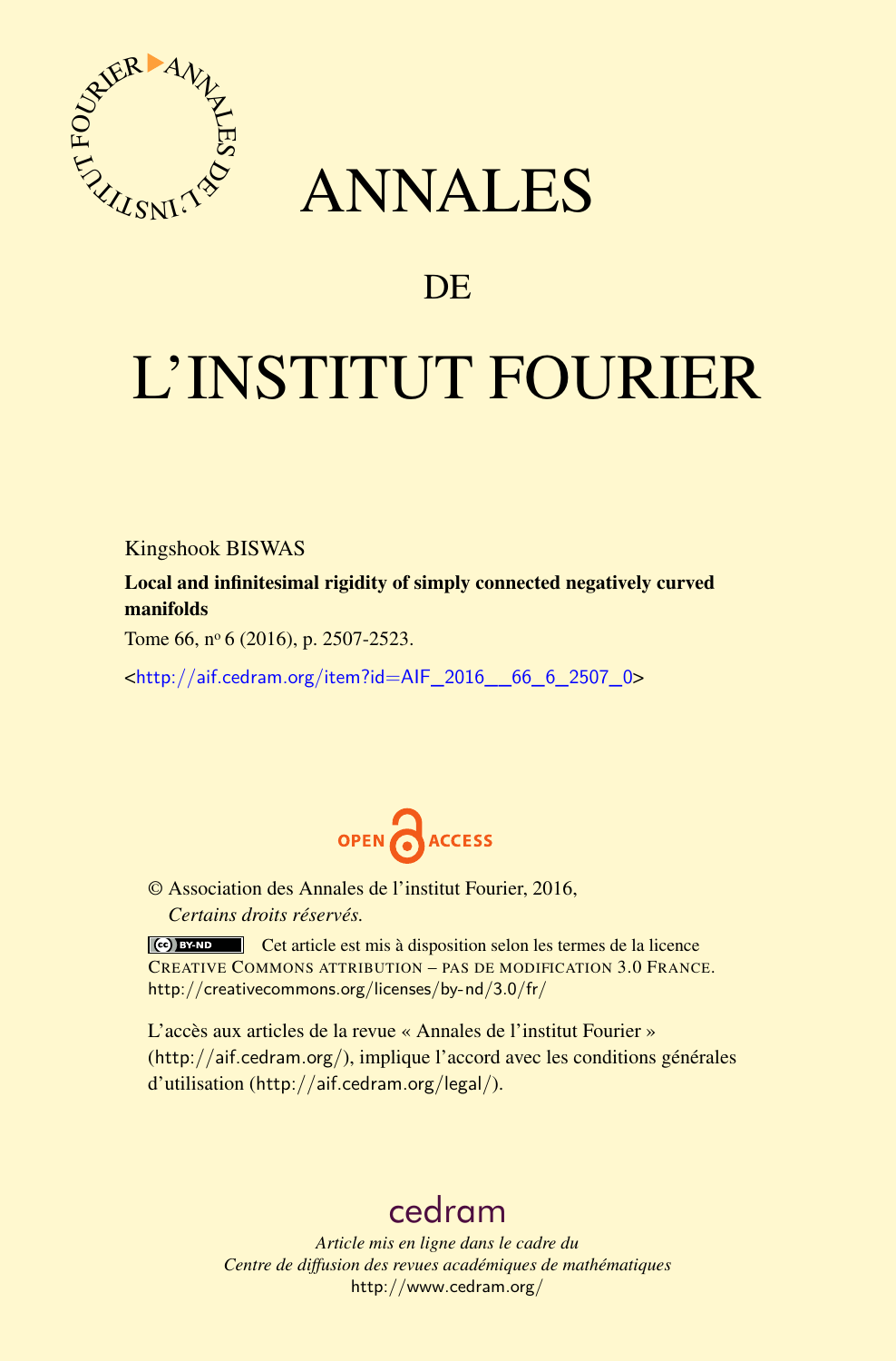#### LOCAL AND INFINITESIMAL RIGIDITY OF SIMPLY CONNECTED NEGATIVELY CURVED MANIFOLDS

#### **by Kingshook BISWAS**

ABSTRACT. — Let  $(X, q_0)$  be a simply connected Riemannian manifold with sectional curvature  $K \leq -1$ . For a metric *g* on *X* which is equal to *g*<sub>0</sub> outside a compact the identity map of *X* induces a conformal map  $\hat{id}_{g_0,g}: \partial_{g_0} X \to \partial_g X$ between the boundaries at infinity of X with respect to  $q_0$  and  $q$ . We define a function  $S(q)$  on the space of geodesics of  $(X, q_0)$ , called the integrated Schwarzian of *g*, which measures the deviation of this conformal map from being Moebius. We use the integrated Schwarzian to prove local and infinitesimal rigidity results for such metric deformations.

Résumé. — Soit (*X, g*0) un variété Riemannienne simplement connexe à courbure *K* 6 −1. Pour une métrique *g* qui est égale à *g*<sup>0</sup> en dehors d'un compact l'identité de *X* s'étend à une application conforme  $\hat{id}_{g_0,g}: \partial_{g_0} X \to \partial_g X$  entre les bords à l'infini de *X* par rapport à *g*<sup>0</sup> et *g*. On définit une fonction *S*(*g*) sur l'espace des geodésiques de (*X, g*0), appelé le Schwarzian integré de *g*, qui quantifie la déviation de cette application d'être Moebius. On utilise le Schwarzian integré pour démontrer des théorèmes de rigidité locale et infinitesimale pour tels déformations métriques.

#### **1. Introduction**

The problems we consider in this article are motivated by rigidity results for negatively curved manifolds. Two cases have been intensively studied, namely closed negatively curved manifolds, and compact negatively curved manifolds with convex boundary. In both cases rigidity results have been obtained, to the effect that metric deformations preserving some form of a "length spectrum" are trivial, i.e. are isometric. For closed negatively curved manifolds, the role of length spectrum is played by the marked length spectrum, i.e. the function on free homotopy classes of closed curves

Keywords: Negatively curved manifolds, Moebius, cross-ratio. Math. classification: 53C24.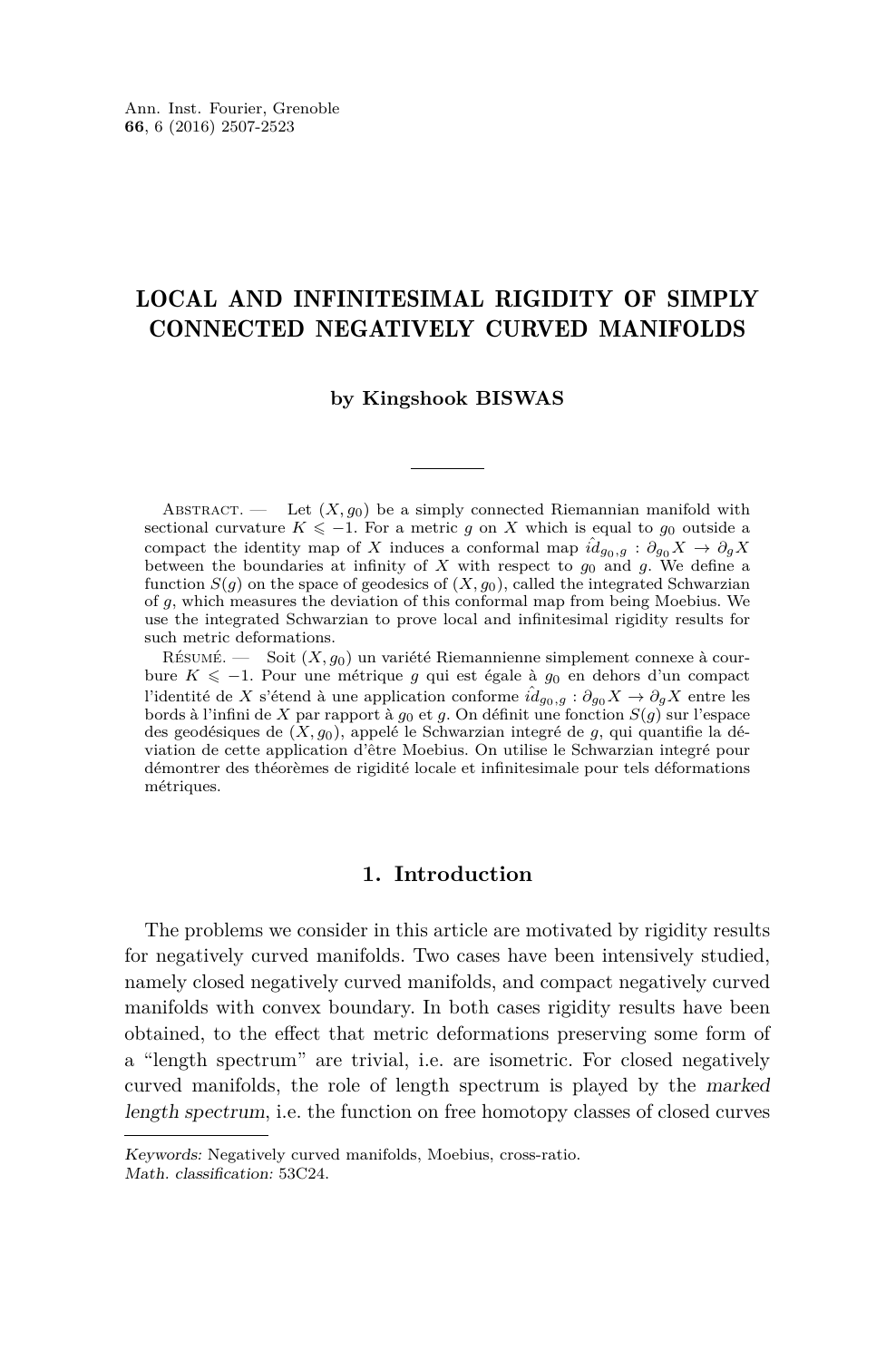which assigns to a homotopy class the length of the unique closed geodesic in that class, while for compact negatively curved manifolds with boundary, the role of length spectrum is played by the boundary distance function, i.e. the function which assigns to pairs of points on the boundary the geodesic distance between them.

To put the corresponding results in a general context, we may consider the moduli space  $M(X)$  of negatively curved metrics on a manifold X, i.e. the quotient of the space of negatively curved metrics on *X* by the natural action of the group of diffeomorphisms of *X*. We are then given a "length spectrum map"  $L: M(X) \to C^{\mathbb{R}^+}$  which assigns to a negatively curved metric *g* a length function  $L(g) : C \to \mathbb{R}^+$ , where *C* is a space parametrizing a certain collection of geodesics (in the two cases mentioned above, *C* would be the set of free homotopy classes of closed curves and the set of pairs of distinct points on the boundary respectively). There are then three rigidity questions one may pose: global rigidity (injectivity of the map  $L$ ), local rigidity (local injectivity of  $L$ ) and infinitesimal rigidity (injectivity of the differential of *L*).

We mention briefly some results obtained in the two cases previously mentioned. Guillemin and Kazhdan [\[7\]](#page-17-0) proved an infinitesimal rigidity result for closed negatively curved surfaces. Otal proved that global rigidity holds for closed negatively curved surfaces [\[8\]](#page-17-1) (giving an affirmative answer to the "marked length spectrum rigidity" problem of Burns–Katok [\[4\]](#page-17-2) in dimension 2), and also for compact negatively curved surfaces with convex boundary [\[9\]](#page-17-3). Croke and Sharafutdinov have proven that infinitesimal rigidity holds for closed negatively curved *n*-manifolds [\[6\]](#page-17-4), and Croke– Dairbekov–Sharafutdinov [\[5\]](#page-17-5) have also proven a local rigidity result for compact negatively curved *n*-manifolds with convex boundary.

We prove local and infinitesimal rigidity results in a third case not previously considered, namely that of simply connected complete negatively curved manifolds. This is similar to the second case, only now the boundary is at infinity. In this case given a complete negatively curved metric  $g_0$  on a simply connected manifold *X*, say with sectional curvatures bounded above by  $-1$  so that *X* with the distance function induced by  $g_0$  is a CAT( $-1$ ) space, while there is no natural notion of a length spectrum for the metric  $g_0$ , there is, given a compactly supported deformation  $g$  of  $g_0$ , a well-defined notion of a *relative length spectrum* for the pair  $(g_0, g_1)$ . This is given by a function  $S_{g_0}(g) : \partial_{g_0}^2 X \to \mathbb{R}$  of pairs of distinct points on the boundary at infinity  $\partial_{q_0} X$  of  $\overline{X}$  with respect to  $g_0$ , called the integrated Schwarzian of *g* with respect to *g*0, which is a renormalized version of the boundary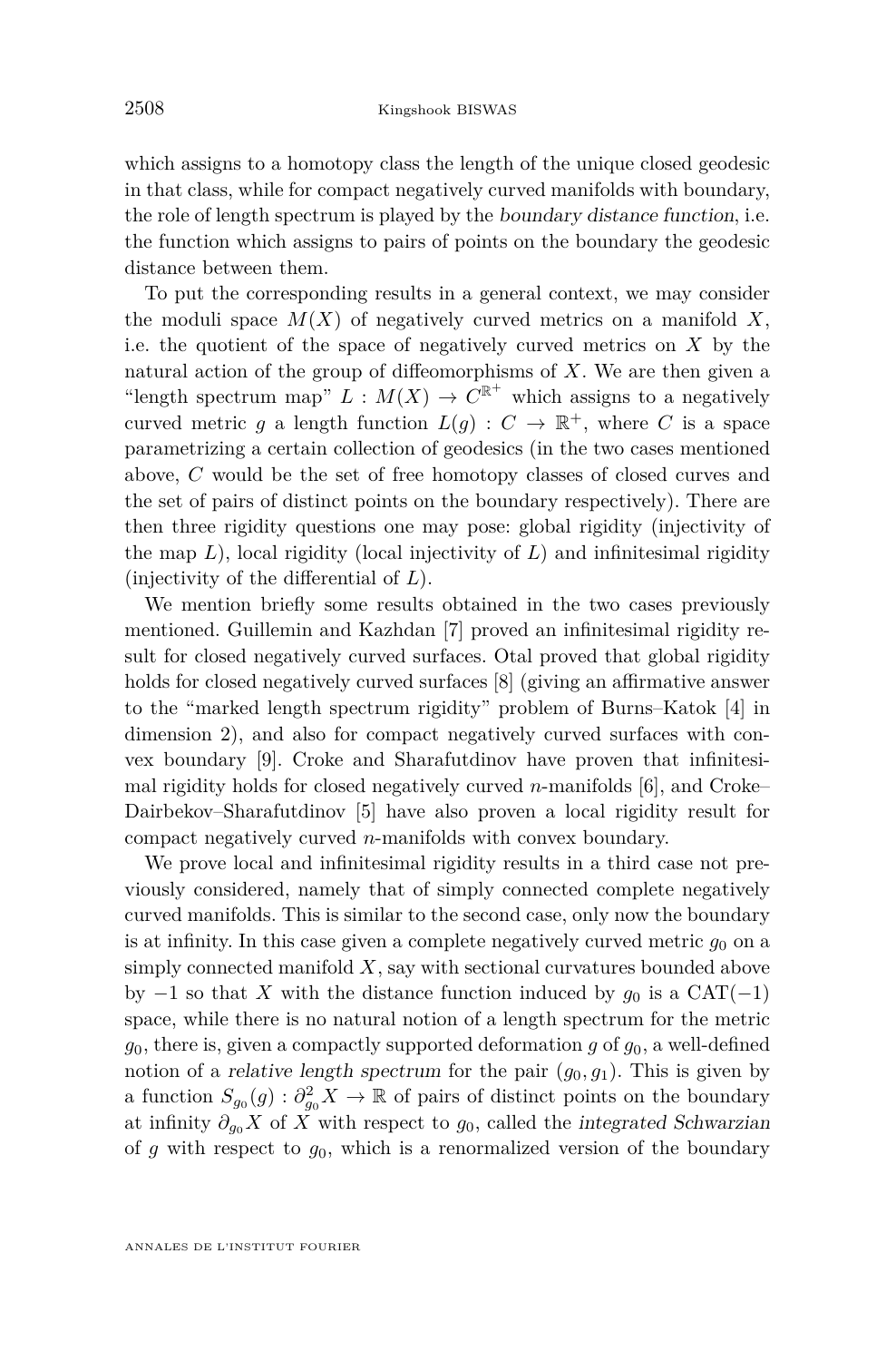distance function, measuring the difference between the  $g_0$  and  $g$  distances between pairs of points on the boundary at infinity.

The integrated Schwarzian was first introduced in [\[1\]](#page-16-0) in the study of Moebius and conformal maps between boundaries of CAT(−1) spaces. We recall that the boundary at infinity  $\partial X$  of a CAT(−1) space X carries a natural family of metrics called visual metrics. These metrics are Moebius equivalent to each other (i.e. the metric cross-ratios all coincide), and in particular conformal to each other, hence the notions of Moebius and conformal maps between boundaries of CAT(−1) spaces are well-defined, independent of choices of visual metrics (for basic properties of  $CAT(-1)$  spaces and their boundaries see [\[2\]](#page-16-1), [\[3\]](#page-17-6)). Given a conformal map between two boundaries  $f: \partial X \to \partial Y$ , the integrated Schwarzian of *f* is a function  $S(f): \partial^2 X \to \mathbb{R}$ which measures the deviation of the conformal map *f* from being Moebius. In the case of a pair of negatively curved metrics *g*0*, g*<sup>1</sup> as above with *g*−*g*<sup>0</sup> compactly supported, the identity map  $id : (X, g_0) \to (X, g)$  extends in fact to a conformal homeomorphism  $\hat{i}d_{q_0,q}: \partial_{q_0} X \to \partial_q X$ . The integrated Schwarzian of  $g$  with respect to  $g_0$  is then defined to be the integrated Schwarzian of the conformal map  $\hat{i}d_{g_0,g}$ . It turns out that the integrated Schwarzian vanishes if the boundary map  $\hat{id}_{g_0,g}: \partial_{g_0} X \to \partial_g X$  is Moebius, and conversely in the presence of a lower curvature bound for  $g_0$ ,  $\hat{i}d_{g_0,g}$  is Moebius if  $S_{g_0}(g)$  vanishes.

We prove the following infinitesimal rigidity result:

<span id="page-3-0"></span>THEOREM 1.1. — Let  $(X, g_0)$  be a complete simply connected Riemannian manifold with sectional curvatures bounded above by  $-1$ . Let  $(q_t)_{0 \leq t \leq 1}$ be a 1-parameter family of Riemannian metrics on *X* such that:

- (1) The symmetric (0,2)-tensors  $q_t q_0$ ,  $0 \leq t \leq 1$  are compactly supported with supports contained in a fixed compact  $C \subset X$ .
- (2) The sectional curvatures of the metrics  $g_t, 0 \leq t \leq 1$  are bounded above by  $-1$ .
- (3) The metrics  $g_t, 0 \leq t \leq 1$  depend smoothly on the parameter *t*, i.e. the map  $[0,1] \times X \to T^*X^{\odot 2}, (t,x) \mapsto g_t(x)$  is smooth.
- (4) All the boundary maps  $\hat{i}d_{g_0,g_t}$  :  $\partial_{g_0}X \to \partial_{g_t}X, 0 \leq t \leq 1$ , are Moebius.

Then there is a 1-parameter family of diffeomorphisms  $f_t: X \to X$  such that  $f_t^* g_t = g_0$ . Moreover there is a compact  $K \subset X$  such that  $f_t = id_X$ on *X* − *K* for  $0 \le t \le 1$ .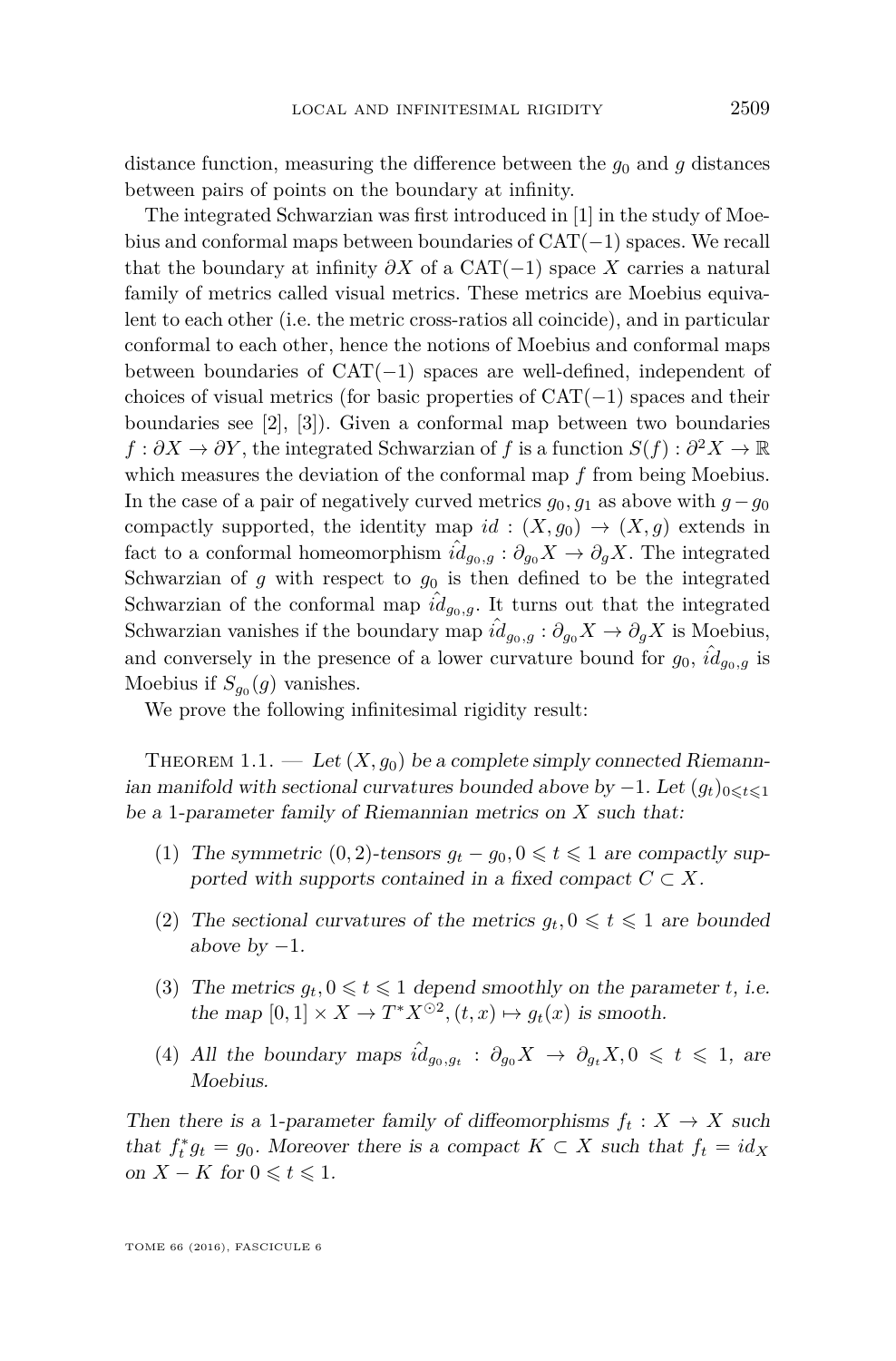There are two main steps in the proof of the above theorem. The first is to prove a formula for the first variation of the integrated Schwarzian,

$$
\frac{d}{dt} 2S_{g_0}(g_t) = I_{g_t}(\dot{g_t}) \circ \hat{i d_{g_0, g_t}
$$

where  $I_{q_t}$  denotes the ray transform of the metric  $g_t$  and  $\dot{g}_t$  the symmetric  $(0, 2)$ -tensor  $\frac{d}{dt}(g_t)$ . Here by the ray transform of a metric *g* we mean the map which assigns to a compactly supported symmetric (0*,* 2)-tensor *u* the function  $I_g(u) : \partial^2 X \to \mathbb{R}$  on the space of bi-infinite geodesics of X obtained by integrating *u* along geodesics (when *u* is thought of as a function on the unit tangent bundle). This formula is an analogue of a formula for the first variation of the boundary distance function in the case of a compact manifold with boundary, and indeed is proved by passing to the limit in this formula.

The second step is to prove that the kernel of the ray transform consists of exact symmetric (0*,* 2)-tensors, i.e. symmetric (0*,* 2)-tensors arising as Lie derivatives of the metric with respect to vector fields. The analogous statement in the case of a compact manifold with boundary is known, and again the statement in the simply connected case is proved by passing to the limit. Combining these two steps, it follows that each  $\dot{g}_t$  is exact, and integrating the corresponding vector fields gives the required family of diffeomorphisms  $(f_t)_{0 \leq t \leq 1}$ .

We also prove a local rigidity result:

<span id="page-4-0"></span>THEOREM 1.2. — Let  $(X, g_0)$  be a complete simply connected Riemannian manifold with sectional curvature bounded above by  $-1$ . Given a compact  $K \subset X$  and  $0 < \alpha < 1$ , there is an  $\epsilon > 0$  such that the following holds:

Let *g* be a metric with sectional curvatures bounded above by  $-1$  such that the support of  $g-g_0$  is contained in *K*, and such that the  $C^{2,\alpha}$  norm of  $g - g_0$  is less than  $\epsilon$ . If the boundary map  $\hat{id}_{g_0,g}: \partial_{g_0} X \to \partial_g X$  is Moebius and  $Vol_{g_0}(K) = Vol_g(K)$  then *g* is isometric to  $g_0$ .

The proof of the above theorem follows along lines very similar to Croke– Dairbekov–Sharafutdinov's proof of local rigidity for compact manifolds with convex boundary, and is essentially an adaptation of their proof to the case at hand.

The paper is organized as follows. In Section [2](#page-5-0) we recall background material on Moebius maps, conformal maps and the integrated Schwarzian, in the context of general  $CAT(-1)$  spaces. In Section [3](#page-7-0) we consider the integrated Schwarzian in the case of a compactly supported deformation of a complete simply connected negatively curved Riemannian manifold, and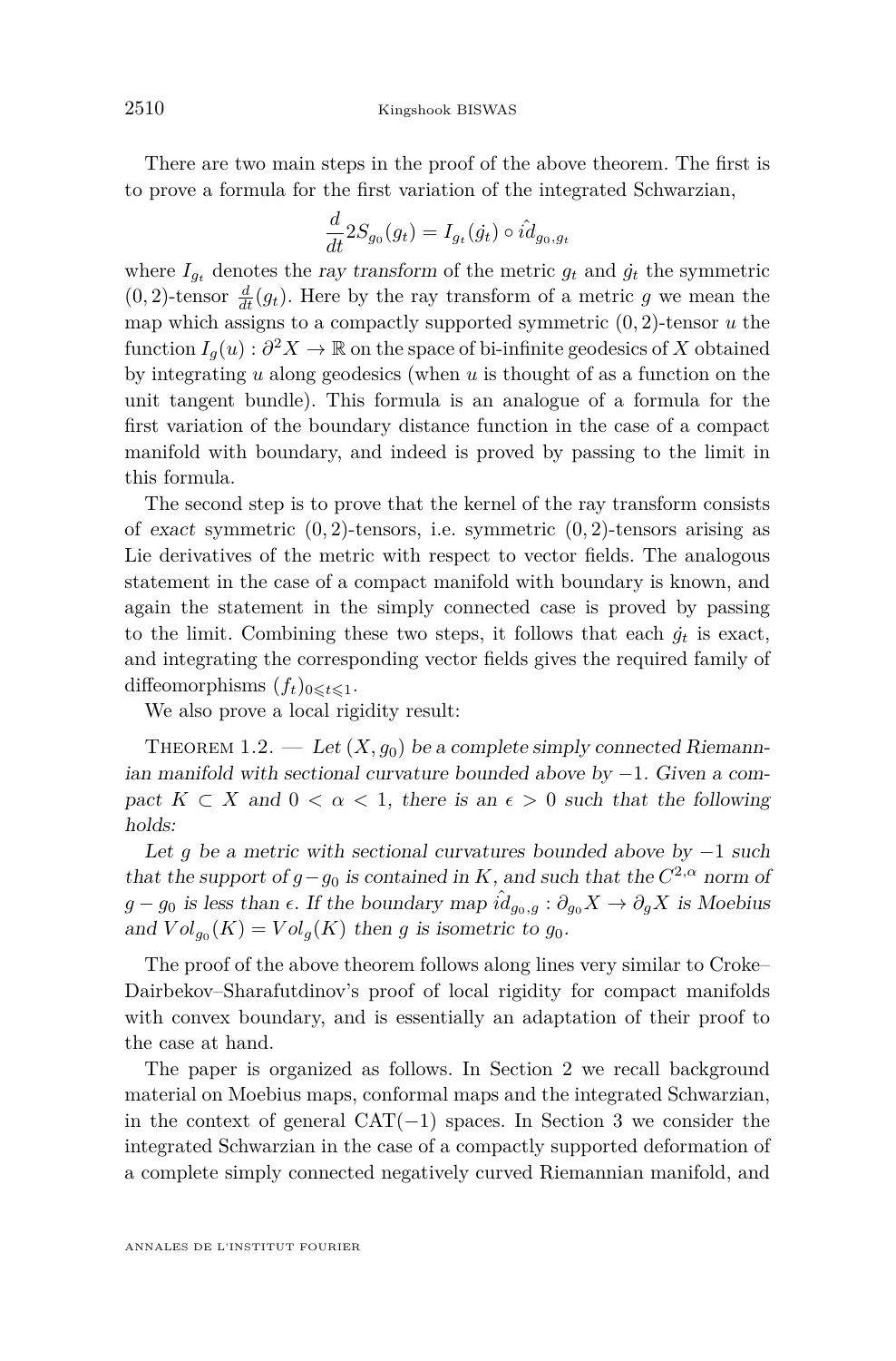derive the variational formula described above. In Section [4](#page-12-0) we prove the assertion about the kernel of the ray transform. Finally in Section [5](#page-14-0) we put these ingredients together to prove Theorems [1.1](#page-3-0) and [1.2.](#page-4-0)

#### <span id="page-5-0"></span>**2. Moebius maps, conformal maps and the integrated Schwarzian**

The material in this section is taken from [\[1\]](#page-16-0).

DEFINITION  $2.1. - A$  homeomorphism between metric spaces  $f$ :  $(Z_1, \rho_1) \rightarrow (Z_2, \rho_2)$  with no isolated points is said to be conformal if for all  $\xi \in Z_1$ , the limit

$$
df_{\rho_1,\rho_2}(\xi) := \lim_{\eta \to \xi} \frac{\rho_2(f(\xi), f(\eta))}{\rho_1(\xi, \eta)}
$$

exists and is positive. The positive function  $df_{\rho_1,\rho_2}$  is called the derivative of *f* with respect to  $\rho_1, \rho_2$ . We say *f* is  $C^1$  conformal if its derivative is continuous.

Two metrics  $\rho_1, \rho_2$  inducing the same topology on a set *Z*, such that *Z* has no isolated points, are said to be conformal (respectively  $C<sup>1</sup>$  conformal) if the map  $id_Z : (Z, \rho_1) \to (Z, \rho_2)$  is conformal (respectively  $C^1$  conformal). In this case we denote the derivative of the identity map by  $\frac{d\rho_2}{d\rho_1}$ .

DEFINITION 2.2.  $-$  Let *Z* be a set with at least four points. For a metric *ρ* on *Z* we define the metric cross-ratio with respect to *ρ* of a quadruple of distinct points  $(\xi, \xi', \eta, \eta')$  of *Z* by

$$
[\xi \xi' \eta \eta']_{\rho} := \frac{\rho(\xi, \eta) \rho(\xi', \eta')}{\rho(\xi, \eta') \rho(\xi', \eta)}
$$

DEFINITION 2.3. — A map between metric spaces  $f : (Z_1, \rho_1) \to (Z_2, \rho_2)$ is said to be Moebius if it preserves metric cross-ratios. A map *f* is locally Moebius if every  $\xi \in Z_1$  has a neighbourhood *U* such that  $f_{|U}$  is Moebius. Two metrics  $\rho_1$ ,  $\rho_2$  on a set *Z* are Moebius equivalent if the identity map  $id: (Z, \rho_1) \rightarrow (Z, \rho_2)$  is Moebius.

We recall the following facts:

PROPOSITION  $2.4.$  — We have the following:

- (1) A locally Moebius map between metric spaces with no isolated points is  $C^1$  conformal.
- (2) A Moebius map  $f : (Z_1, \rho_1) \to (Z_2, \rho_2)$  between metric spaces with no isolated points satisfies the "geometric mean-value theorem":

$$
\rho_2(f(\xi), f(\eta))^2 = df_{\rho_1, \rho_2}(\xi) df_{\rho_1, \rho_2}(\eta) \rho_1(\xi, \eta)^2
$$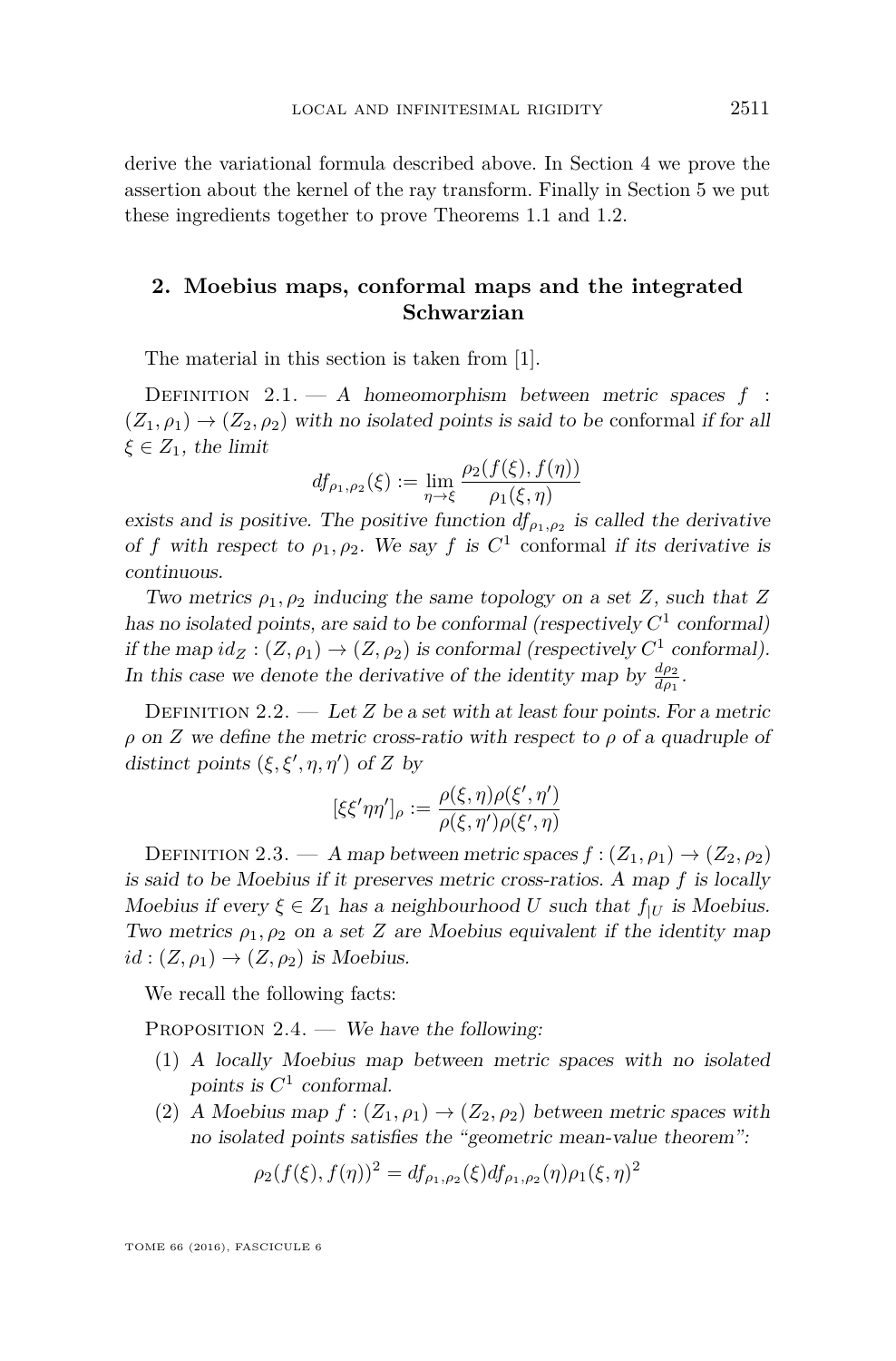Let *X* be a CAT $(-1)$  space. We recall that the boundary at infinity of *X*, denoted by  $\partial X$ , comes equipped with a family of metrics  $(\rho_x)_{x\in X}$  called visual metrics, defined by  $\rho_x(\xi, \eta) = \exp(-(\xi|\eta)_x)$ , where  $(.).)_x$  denotes the Gromov inner product (extended to the boundary) with respect to the basepoint *x*. These metrics are all Moebius equivalent, so the notions of Moebius and conformal maps between boundaries of CAT(−1) spaces  $f : \partial X \to \partial Y$  are well-defined independent of the choices of visual metrics on *∂X* and *∂Y* . For (*ξ, η*) ∈ *∂* <sup>2</sup>*X*, we denote the bi-infinite geodesic in *X* with endpoints  $\xi, \eta$  also by  $(\xi, \eta)$ .

DEFINITION 2.5. — Let  $f : \partial X \to \partial Y$  be a conformal map between boundaries of  $CAT(-1)$  spaces equipped with visual metrics. The integrated Schwarzian of *f* is the function  $S(f) : \partial^2 X \to \mathbb{R}$  defined by

$$
S(f)(\xi,\eta) := \log(df_{\rho_x,\rho_y}(\xi)df_{\rho_x,\rho_y}(\eta)) \quad (\xi,\eta) \in \partial^2 X
$$

where *x*, *y* are any two points  $x \in (\xi, \eta), y \in (f(\xi), f(\eta))$  (it is easy to see that the quantity defined above is independent of the choices of *x* and *y*).

It is easy to see (using the geometric mean-value theorem) that the integrated Schwarzian of a Moebius map is identically zero. We recall that a  $CAT(-1)$  space is said to be geodesically complete if every geodesic segment can be extended to a bi-infinite geodesic. The choice of the name integrated Schwarzian is perhaps explained by the following theorem from [\[1\]](#page-16-0), which asserts that just as the classical Schwarzian derivative determines when a conformal map of  $\mathbb C$  is Moebius, for conformal maps between boundaries of certain CAT(−1) spaces the integrated Schwarzian plays a similar role:

THEOREM 2.6. — Let X be a simply connected complete Riemannian manifold with sectional curvatures satisfying  $-b^2 \leqslant K \leqslant -1$  for some *b* ≥ 1, and let *Y* be a proper geodesically complete  $CAT(-1)$  space. A  $C<sup>1</sup>$ conformal map  $f: U \subset \partial X \to V \subset \partial Y$  between open subsets of  $\partial X, \partial Y$ is Moebius on *U* (i.e. preserves cross-ratios) if and only if its integrated Schwarzian  $S(f)$  vanishes on  $\partial^2 U$ . Two  $C^1$  conformal maps  $f, g : U \subset$  $\partial X \to V \subset \partial Y$  differ by post-composition with a Moebius map  $h: V \to V$ if and only if their integrated Schwarzians coincide,  $S(f) = S(g)$ .

We recall that the Busemann function of a  $CAT(-1)$  space X is the function  $B : \partial X \times X \times X \to \mathbb{R}$  defined by

$$
B(\xi, x, y) := \lim_{a \to \xi} \left( d_X(x, a) - d_X(y, a) \right)
$$

where  $a \in X$  converges radially towards  $\xi$ .

ANNALES DE L'INSTITUT FOURIER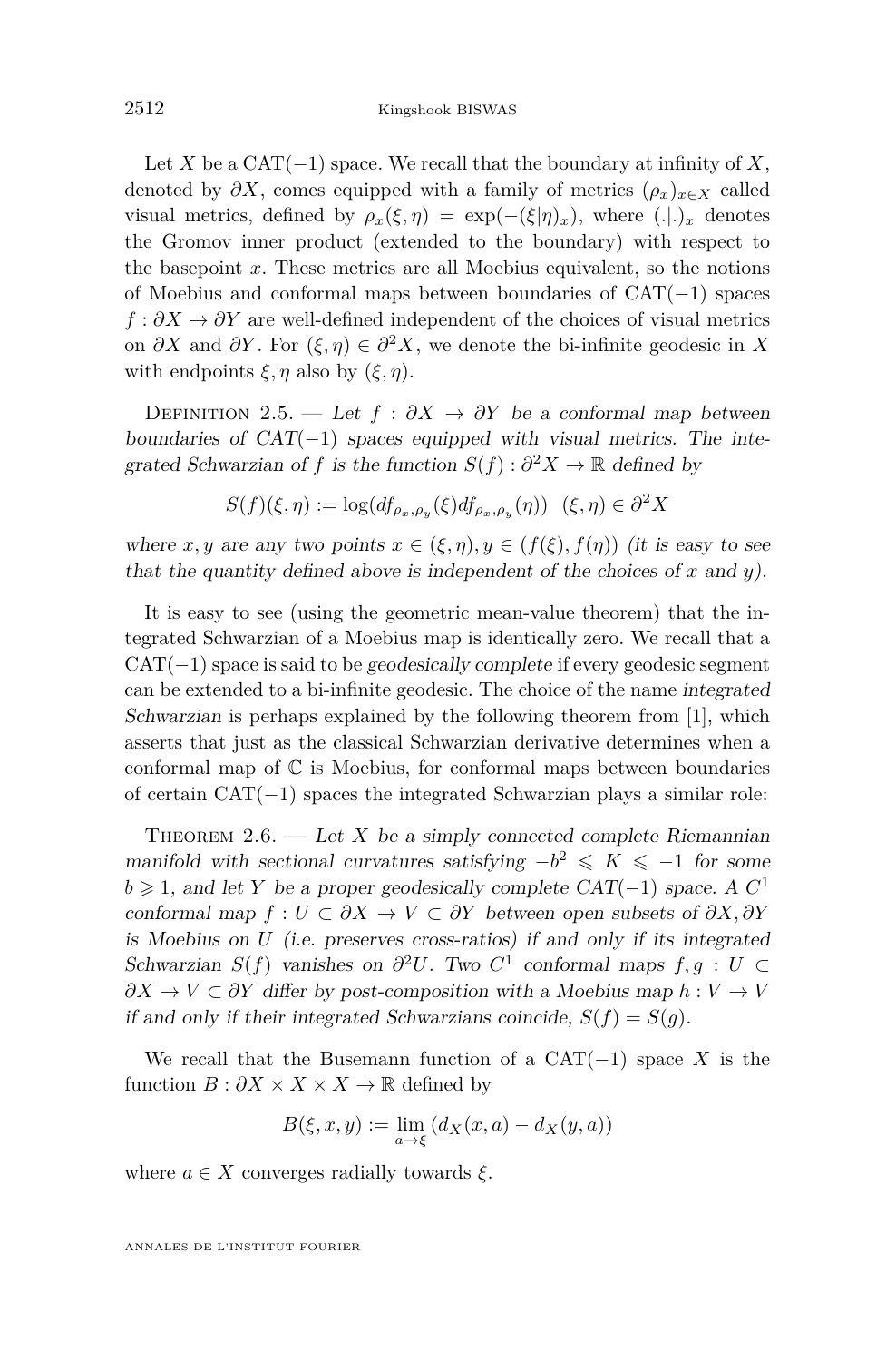We have the following formula for the derivatives of visual metrics on *∂X*:

$$
\frac{d\rho_y}{d\rho_x}(\xi) = \exp(B(\xi, x, y)) \xi \in \partial X, x, y \in X.
$$

#### <span id="page-7-0"></span>**3. The integrated Schwarzian for compactly supported deformations**

Let  $(X, q_0)$  be a complete simply connected Riemannian manifold with sectional curvatures bounded above by −1. Let *g* be a Riemannian metric on *X* with sectional curvatures bounded above by  $-1$  such that the symmetric  $(0, 2)$ -tensor  $g - g_0$  is compactly supported. Note that  $(X, g_0)$  and  $(X, g)$  are both CAT(−1) spaces. We denote the corresponding distance functions on *X* by  $d_{g_0}, d_g$ , the boundaries by  $\partial_{g_0} X, \partial_g X$  and the visual metrics by  $\rho_{x,g_0}, \rho_{x,g}, x \in X$ .

LEMMA 3.1. — The identity map *id* :  $(X, g_0) \rightarrow (X, g)$  extends to a locally Moebius homeomorphism  $\hat{i}d_{g_0,g}: \partial_{g_0} X \to \partial_g X$  (in particular the boundary map is conformal).

Proof. — Clearly  $id : (X, g_0) \to (X, g)$  is bi-Lipschitz, hence extends to a homeomorphism  $\hat{id}_{g_0,g}: \partial_{g_0} X \to \partial_g X$ . Fix a basepoint  $x_0 \in X$  and let *B* ⊂ *X* be a large  $g_0$ -ball around  $x_0$  containing the support of  $g-g_0$ . Given a point  $\xi_0 \in \partial_{q_0} X$ , we may choose a neighbourhood *U* of  $\xi_0$  small enough such that for all  $\xi, \eta \in U, \xi \neq \eta$ , the bi-infinite *g*<sub>0</sub>-geodesic with endpoints  $\xi, \eta$  lies outside *B*. We may also choose  $x_1$  lying along the *g*<sub>0</sub>-geodesic ray joining  $x_0$  to  $\xi_0$  far enough from  $x_0$  such that for all  $\xi \in U$ , the  $g_0$ -geodesic ray joining  $x_1$  to  $\xi$  lies outside *B*. Since  $g_0$ -geodesics lying outside *B* are also  $g_1$ -geodesics, it follows that  $\hat{id}_{g_0,g}: (U, \rho_{x_1,g_0}) \to (V = \hat{id}_{g_0,g}(U), \rho_{x_1,g})$ is an isometry. Since the metrics  $\rho_{x_0,g_0}, \rho_{x_1,g_0}$  are Moebius equivalent, as are the metrics  $\rho_{x_0,g}, \rho_{x_1,g}$ , it follows that  $\hat{id}_{g_0,g}: (U, \rho_{x_0,g_0}) \to (V, \rho_{x_0,g})$  is Moebius.  $\Box$ 

DEFINITION 3.2. — The integrated Schwarzian of *g* with respect to  $g_0$  is defined to be the integrated Schwarzian of the above conformal boundary  $map, S_{g_0}(g) := S(\hat{id}_{g_0,g}) : \partial_{g_0}^2 X \to \mathbb{R}.$ 

The following lemma says that the integrated Schwarzian may be viewed as a renormalized limit of boundary distance functions:

<span id="page-7-1"></span>LEMMA 3.3. — For  $(\xi, \eta) \in \partial_{g_0}^2 X$ , the following limit exists and equals the integrated Schwarzian:

$$
\lim_{p,q \in (\xi,\eta), p \to \xi, q \to \eta} (d_g(p,q) - d_{g_0}(p,q)) = S_{g_0}(g)(\xi, \eta)
$$

TOME 66 (2016), FASCICULE 6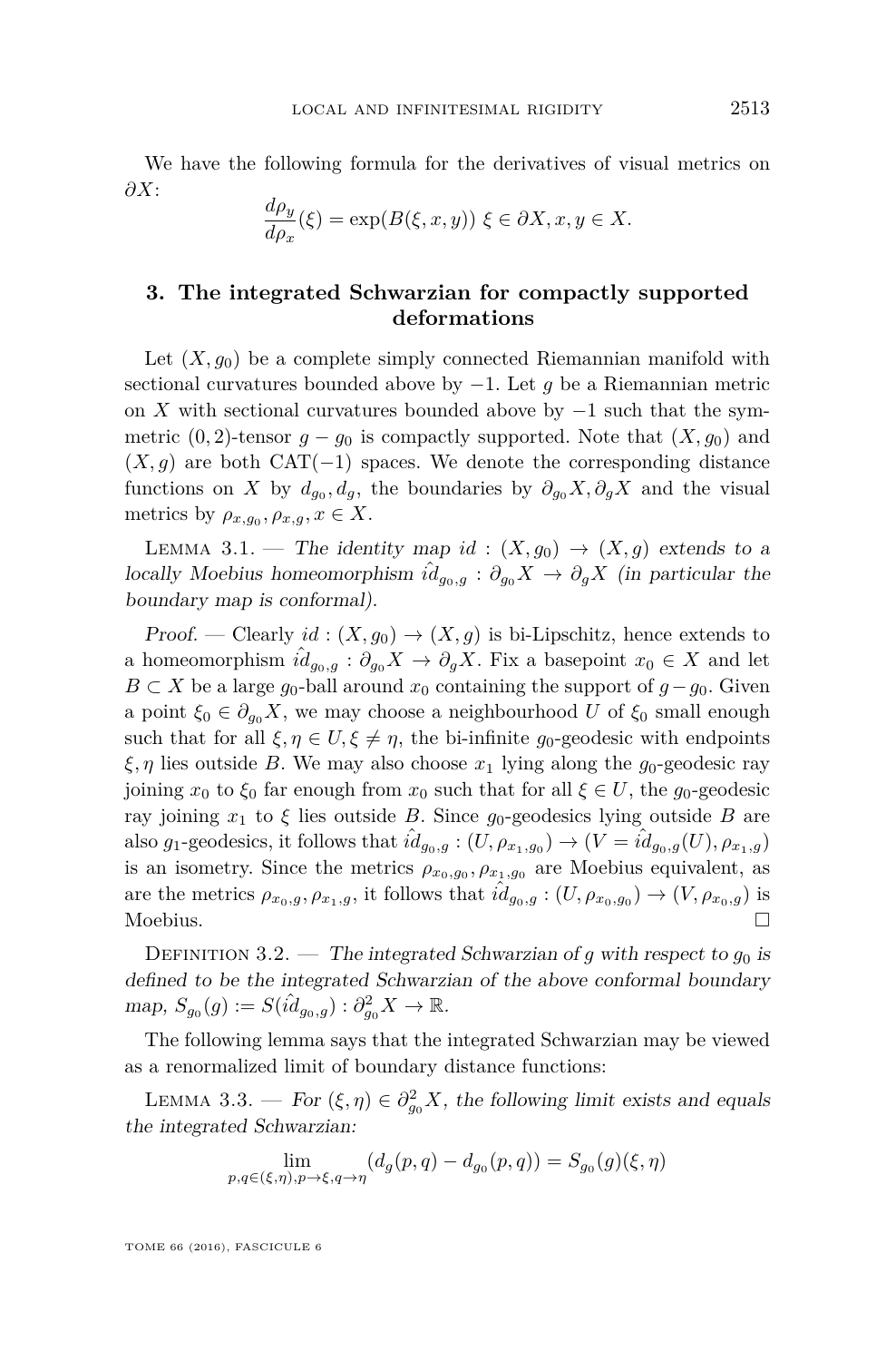Proof. — Let  $f = \hat{id}_{g_0,g}$ . Let  $\gamma_0 : \mathbb{R} \to X$  be the unique bi-infinite *g*<sub>0</sub>-geodesic with endpoints  $\gamma_0(-\infty) = \eta$ ,  $\gamma_0(+\infty) = \xi$  in  $\partial_{\eta_0} X$ , and let  $\gamma$  :  $\mathbb{R} \to X$  be the unique bi-infinite *g*-geodesic with endpoints  $\gamma(-\infty) =$  $\eta' := f(\eta), \gamma(+\infty) = \xi' := f(\xi)$  in  $\partial_g X$ . By definition,  $d_{g_0}(\gamma_0(t), \gamma(t))$  is bounded as  $t \to -\infty$  and as  $t \to +\infty$ . Since  $g - g_0$  is compactly supported, for  $R > 0$  large enough,  $\gamma_R^+ := \gamma_{|[R, +\infty)}$  and  $\gamma_R^- := \gamma_{|(-\infty, -R]}$  are *g*<sub>0</sub>-geodesic rays with endpoints  $\xi, \eta$  respectively in  $\partial_{\theta} X$ .

Let  $x_t = \gamma_0(t), y_t = \gamma_0(-t)$  for  $t > 0$ . For  $t > 0$  large enough, let  $x'_t \in \gamma_R^+, y'_t \in \gamma_R^-$  be such that  $B(\xi, x_t, x'_t) = 0, B(\eta, y_t, y'_t) = 0$ , where  $B: \partial_{g_0} X \times X \times X \to \mathbb{R}$  is the Busemann function of  $(X, g_0)$ . Note that  $d_{g_0}(x_t, x_t) \to 0, d_{g_0}(y_t, y_t) \to 0$  as  $t \to +\infty$  by exponential convergence of asymptotic geodesic rays in the  $CAT(-1)$  space  $(X, g_0)$ .

From the formula for the derivatives of visual metrics, we have

$$
\frac{d\rho_{x_t, g_0}}{d\rho_{x'_t, g_0}} = \frac{d\rho_{y_t, g_0}}{d\rho_{y'_t, g_0}} = 1
$$

Since in the previous Lemma we saw that the restrictions of *f* to small neighbourhoods  $U, U'$  of  $\xi, \eta$  respectively were isometries  $f : (U, \rho_{x'_t, g_0}) \to$  $(f(U), \rho_{x'_t,g}), f : (U, \rho_{y'_t,g_0}) \rightarrow (f(U), \rho_{y'_t,g})$  for t large enough, it follows that

$$
df_{\rho_{x_t, g_0}, \rho_{x'_t, g}}(\xi) = df_{\rho_{y_t, g_0}, \rho_{y'_t, g}}(\eta) = 1
$$

Hence by definition of the integrated Schwarzian and the chain rule we have

$$
S_{g_0}(g)(\xi, \eta) = \log df_{\rho_{x_t, g_0}, \rho_{x'_t, g}}(\xi) + \log df_{\rho_{x_t, g_0}, \rho_{x'_t, g}}(\eta)
$$
  
\n
$$
= \log df_{\rho_{x_t, g_0}, \rho_{x'_t, g}}(\eta)
$$
  
\n
$$
= \log \frac{d\rho_{y'_t, g}}{d\rho_{x'_t, g}}(\eta) + \log \frac{d\rho_{x_t, g_0}}{d\rho_{y_t, g_0}}(\eta)
$$
  
\n
$$
= d_g(x'_t, y'_t) - d_{g_0}(x_t, y_t)
$$
  
\n
$$
= d_g(x_t, y_t) - d_{g_0}(x_t, y_t) + o(1)
$$

as  $t \to +\infty$ , since for *t* large, we have

$$
d_g(x'_t,x_t) = d_{g_0}(x'_t,x_t) \to 0, d_g(y'_t,y_t) = d_{g_0}(y'_t,y_t) \to 0.
$$

The result follows.

We also have the following elementary lemma:

<span id="page-8-0"></span>LEMMA 3.4. — There is a constant  $C > 0$  such that for any  $p, q \in X$ we have

$$
|d_g(p,q)-d_{g_0}(p,q)|\leqslant C
$$

ANNALES DE L'INSTITUT FOURIER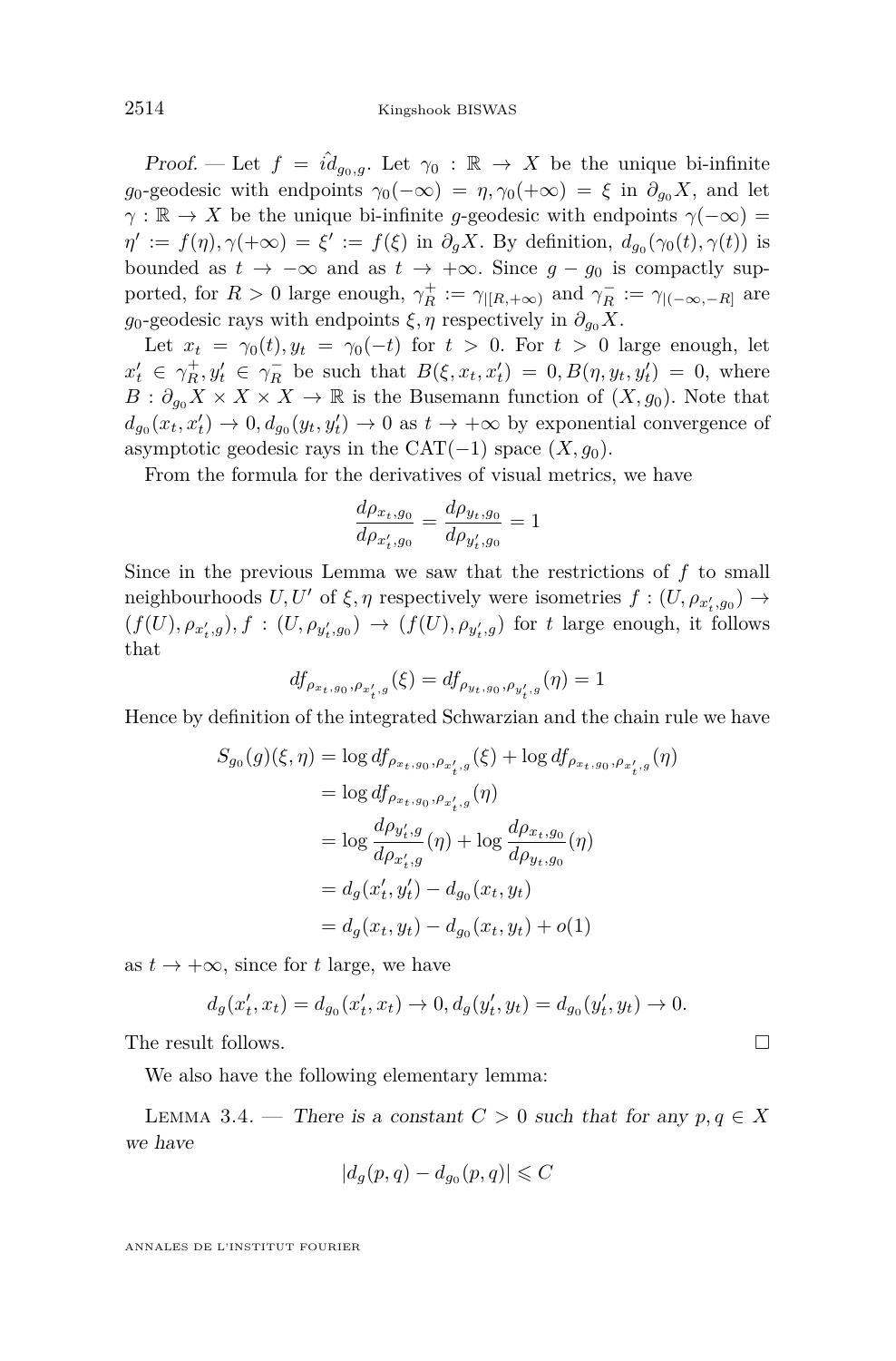Proof. — Let *B* be an open  $g_0$ -ball containing the support of  $g - g_0$ . Since  $\overline{B}$  is compact we may assume that  $p, q$  are not both contained in  $\overline{B}$ . We give the proof only in the case when both *p* and *q* lie outside *B*, the argument being similar in the other case when one of the two points lies outside *B* and the other inside *B*.

Let  $\gamma_0$ ,  $\gamma$  be  $g_0$  and  $g$  geodesics respectively joining p, q. If either one of the curves  $\gamma_0$ ,  $\gamma$  does not intersect *B* then neither does the other (since a *g*0-geodesic lying entirely outside *B* is also a *g*-geodesic and vice-versa, and  $g_0, g$ -geodesics joining points are unique) and  $d_g(p, q) = d_{g_0}(p, q)$ . Otherwise choose points  $a, b$  on  $\gamma_0 \cap \partial B$  and points  $a', b'$  on  $\gamma \cap \partial B$  such that the  $g_0$ geodesic segments  $[p, a]$  and  $[b, q]$  and the *g*-geodesic segments  $[p, a'], [b', q]$ are all disjoint from *B*, then

$$
\begin{aligned} |d_g(p,a')-d_{g_0}(p,a)|&=|d_{g_0}(p,a')-d_{g_0}(p,a)|\leqslant d_{g_0}(a',a),\\ |d_g(b',q)-d_{g_0}(b,q)|&=|d_{g_0}(b',q)-d_{g_0}(b,q)|\leqslant d_{g_0}(b',b), \end{aligned}
$$

while  $|d_g(a', b') - d_{g_0}(a, b)|$  is bounded by  $diam_g(B) + diam_{g_0}(B)$ , so that  $|d_g(p, q) - d_{g_0}(p, q)|$  ≤  $diam_g(B) + 3diam_{g_0}(B)$ . □

We now consider a 1-parameter family of Riemannian metrics  $(q_t)_{0 \leq t \leq 1}$ on *X* satisfying the following hypotheses:

- (1) There is a fixed compact *K* containing the supports of the symmetric  $(0, 2)$ -tensors  $g_t - g_0, 0 \leq t \leq 1$ .
- (2) The sectional curvatures of the metrics  $g_t, 0 \leq t \leq 1$ , are bounded above by  $-1$ .
- (3) The metrics  $g_t, 0 \leq t \leq 1$  depend smoothly on the parameter *t*, i.e. the map  $[0,1] \times X \to T^*X^{\odot 2}, (t,x) \mapsto g_t(x)$  is smooth.

LEMMA 3.5. — Fix  $p, q \in X, p \neq q$ . Let  $a = d_{g_0}(p, q)$ , and for  $0 \leq t \leq 1$ , let  $\gamma_t : [0, a] \to X$  be the unique  $g_t$ -geodesic segment with endpoints p, q. Then the map  $[0,1] \times [0,a] \to X$ ,  $(t,s) \mapsto \gamma_t(s)$  is smooth.

Proof. — Let  $\exp_t: T_p X \to X$  denote the exponential mapping of the metric  $g_t$  based at p. By smooth dependence of solutions to ODE's on initial conditions and on coefficients, the map  $\Phi : [0,1] \times T_p X \to X, (t, v) \mapsto$  $\exp_t(v)$  is smooth. Since the metrics  $g_t$  are nonpositively curved, for each  $t$ there is a unique  $v_t \in T_p X$  such that  $\Phi(t, v_t) = q$ . Moreover each map  $\exp_t$ is a diffeomorphism, hence applying the Implicit Function Theorem to Φ it follows that the map  $t \mapsto v_t$  is smooth. Since  $\gamma_t(s) = \Phi(t, (s/a)v_t)$ , the lemma follows.

For notational convenience, given a symmetric (0*, m*)-tensor field *u* on *X* and a tangent vector  $\xi \in TX$ , we denote  $u(\xi, \ldots, \xi)$  by simply  $u(\xi)$ .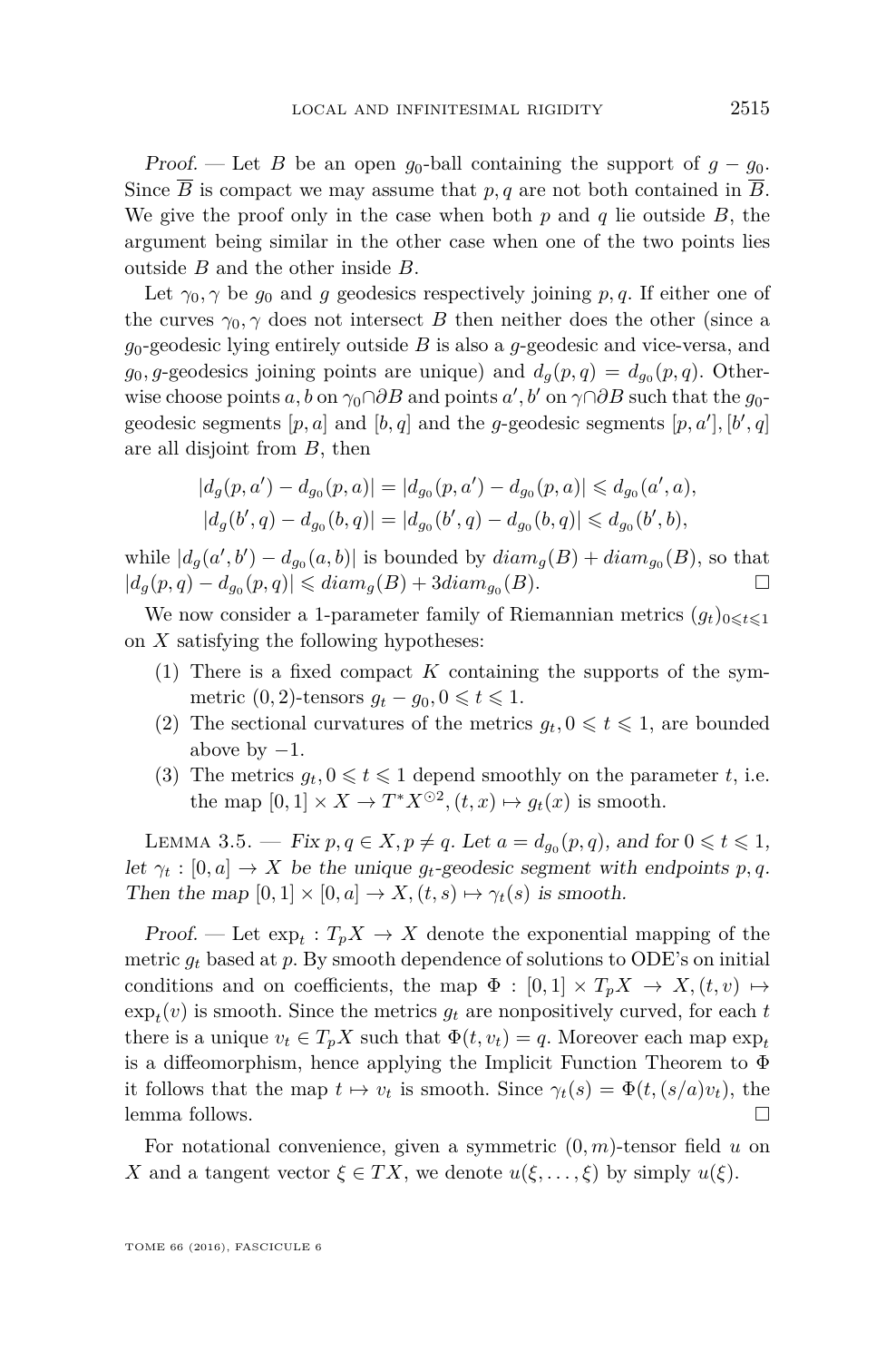<span id="page-10-0"></span>LEMMA  $3.6.$  — With the same notation as above, we have:

$$
\frac{d}{dt} \left( \frac{d_{g_t}(p,q)^2 - d_{g_0}(p,q)^2}{d_{g_0}(p,q)} \right) = \int_0^a \dot{g}_t(\dot{\gamma_t}(s)) \ ds
$$

where  $\dot{g}_t$  is the symmetric  $(0, 2)$ -tensor  $\frac{d}{dt}(g_t)$ .

Proof. — This formula may be found in [\[10\]](#page-17-7). We reproduce the proof for the benefit of the reader. It suffices to prove the formula for  $t = 0$ . Let  $\gamma_t(s) = (\gamma_t^i(s)), g_t = (g_{t,ij}), \dot{g_0} = (f_{ij})$  in local coordinates. We have (using Einstein summation convention)

$$
\frac{d_{g_t}(p,q)^2}{d_{g_0}(p,q)} = \int_0^a g_{t,ij}(\gamma_t(s)) \dot{\gamma}_t^i(s) \dot{\gamma}_t^j(s) ds
$$

Differentiating the above equality with respect to  $t$  and putting  $t = 0$  gives

$$
\frac{d}{dt}_{|t=0} \left( \frac{d_{g_t}(p,q)^2 - d_{g_0}(p,q)^2}{d_{g_0}(p,q)} \right) = \int_0^a f_{ij}(\gamma_0(s)) \dot{\gamma}_0^i(s) \dot{\gamma}_0^j(s) ds + A
$$

where *A* is the integral

$$
A = \int_0^a \left( \frac{\partial}{\partial x^k} g_{0,ij}(\gamma_0(s)) \dot{\gamma}_0^i(s) \dot{\gamma}_0^j(s) \frac{\partial}{\partial t}_{|t=0} \gamma_t^k(s) + 2g_{0,ij}(\gamma_0(s)) \dot{\gamma}_0^i(s) \frac{\partial}{\partial t}_{|t=0} \dot{\gamma}_t^j(s) \right) ds
$$

Now the integral *A* is equal to zero, since  $\frac{\partial}{\partial t}\gamma_t(0) = \frac{\partial}{\partial t}\gamma_t(a) = 0$ , and the curve  $\gamma_0$  is an extremal of the energy functional

$$
E_0(\gamma) = \int_0^a g_{0,ij}(\gamma(s)) \dot{\gamma}^i(s) \dot{\gamma}^j(s) \ ds
$$

The lemma follows.

Denote by  $C_c^{\infty}(T^*X^{\odot 2})$  the space of smooth compactly supported symmetric  $(0, 2)$ -tensors on X.

Definition 3.7. — Let *g* be a complete Riemannian metric on *X* with sectional curvatures bounded above by −1. The ray transform of *g* is the linear map

$$
I_g: C_c^{\infty}(T^*X^{\odot 2}) \to C_c(\partial_g^2 X)
$$

$$
f \mapsto \left(I_g(f): (\xi, \eta) \mapsto \int_{-\infty}^{\infty} f(\dot{\gamma}_{(\xi, \eta)}(s)) ds\right)
$$

where  $\gamma_{(\xi,\eta)}$  is the unique (up to translation) bi-infinite *g*-geodesic with unit *g*-speed and endpoints  $\gamma_{(\xi,\eta)}(-\infty) = \eta$ ,  $\gamma_{(\xi,\eta)}(+\infty) = \xi$ . The domain of  $I_g$  is the space of smooth symmetric  $(0, 2)$ -tensors on *X* with compact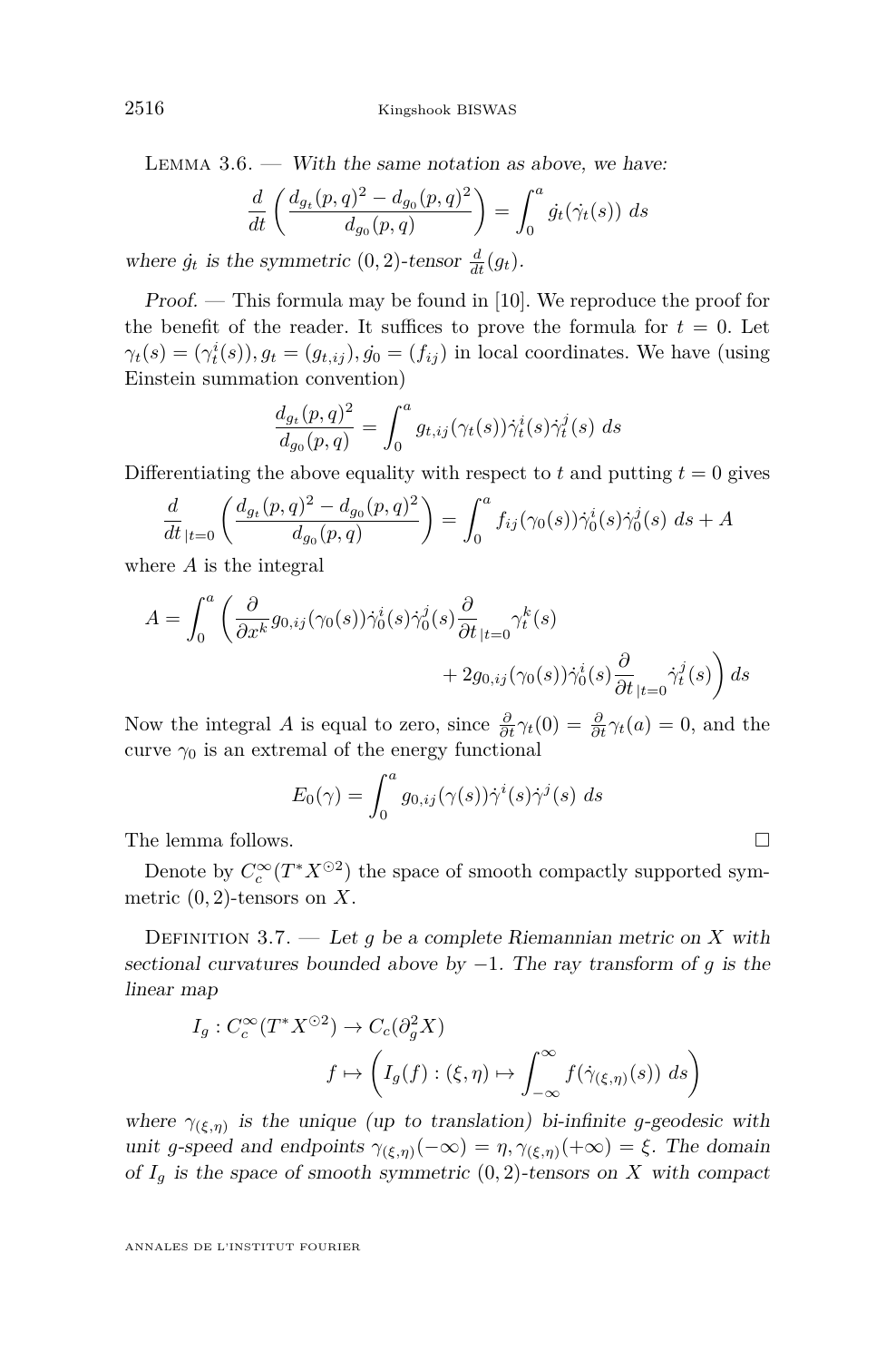support, and the range the space of continuous functions on  $\partial_g^2 X$  with compact support.

We can now prove the first variation formula for the integrated Schwarzian:

<span id="page-11-0"></span>THEOREM 3.8. — With the same notation as above, for  $(\xi, \eta) \in \partial_{g_0}^2 X$ we have:

$$
\frac{d}{dt}2S_{g_0}(g_t)(\xi,\eta) = \left(I_{g_t}(\dot{g_t}) \circ \hat{id}_{g_0,g_t}\right)(\xi,\eta)
$$

Proof. — For  $R > 0$ , let  $p_R = \gamma_{(\xi,\eta)}(R)$ ,  $q_R = \gamma_{(\xi,\eta)}(-R)$  where  $\gamma_{(\xi,\eta)}$  is a bi-infinite unit speed  $g_0$ -geodesic with endpoints  $\xi, \eta$ . Let  $\gamma_{t,R} : [-R, R] \rightarrow$ *X* be the unique  $q_t$ -geodesic segment with endpoints  $p_R, q_R$ . Define realvalued functions on [0*,* 1] by

$$
h_R: t \mapsto \frac{d_{g_t}(p_R, q_R)^2 - d_{g_0}(p_R, q_R)^2}{d_{g_0}(p_R, q_R)}
$$

Then it is easy to see using Lemma [3.3](#page-7-1) and Lemma [3.4](#page-8-0) that the pointwise limit as  $R \to +\infty$  of the functions  $h_R$  is the function  $h: t \mapsto 2S_{g_0}(g_t)(\xi, \eta)$ . Moreover from Lemma [3.6](#page-10-0) it follows that each  $h_R$  is differentiable with derivative

$$
h'_R: t \mapsto \int_{-R}^R \dot{g}_t(\dot{\gamma}_{t,R}(s)) \ ds
$$

By Lemma [3.6,](#page-10-0)  $\gamma_{t,R}$  depends smoothly on *t*, hence  $h'_R$  is continuous and  $h_R$  is in fact  $C^1$ . Moreover as  $R \to +\infty$ , for each fixed *t* it follows from a standard argument for CAT(−1) spaces that the *gt*-geodesic segments  $\gamma_{t,R}$  converge uniformly on compacts to a bi-infinite  $g_t$ -geodesic  $\gamma_t$  :  $\mathbb{R} \to X$  with endpoints  $\hat{id}_{g_0,g_t}(\xi), \hat{id}_{g_0,g_t}(\eta)$ , which is unit speed (because  $d_{g_t}(p_R, q_R)/d_{g_0}(p_R, q_R) \to 1$  as  $R \to +\infty$ ). The same argument for CAT(−1) spaces also gives that the convergence of  $\gamma_{t,R}$  to  $\gamma_t$  is uniform in *t* (the upper bound on the distance between  $\gamma_{t,R}$  and  $\gamma_t$  only depends on the upper sectional curvature bound for  $g_t$ , which is  $-1$  independent of *t*, and on the visual distance  $\rho_{x,g_t}(\hat{id}_{g_0,g_t}(\xi),\hat{id}_{g_0,g_t}(\eta))$ , which is bounded below by a positive constant independent of *t* for a fixed basepoint  $x \in X$ ). Again due to negative curvature,  $C^0$ -convergence of  $\gamma_{t,R}$  to  $\gamma_t$  actually implies  $C^1$ -convergence of  $\gamma_{t,R}$  to  $\gamma_t$ . It follows that as  $R \to +\infty$ , the functions  $h'_R$  converge uniformly to the function

$$
f: t \mapsto \int_{-\infty}^{\infty} \dot{g}_t(\dot{\gamma}_t(s)) \ ds = \left(I_{g_t}(\dot{g}_t) \circ \hat{id}_{g_0, g_t}\right)(\xi, \eta)
$$

It follows that *h* is  $C^1$  with derivative equal to *f*.

TOME 66 (2016), FASCICULE 6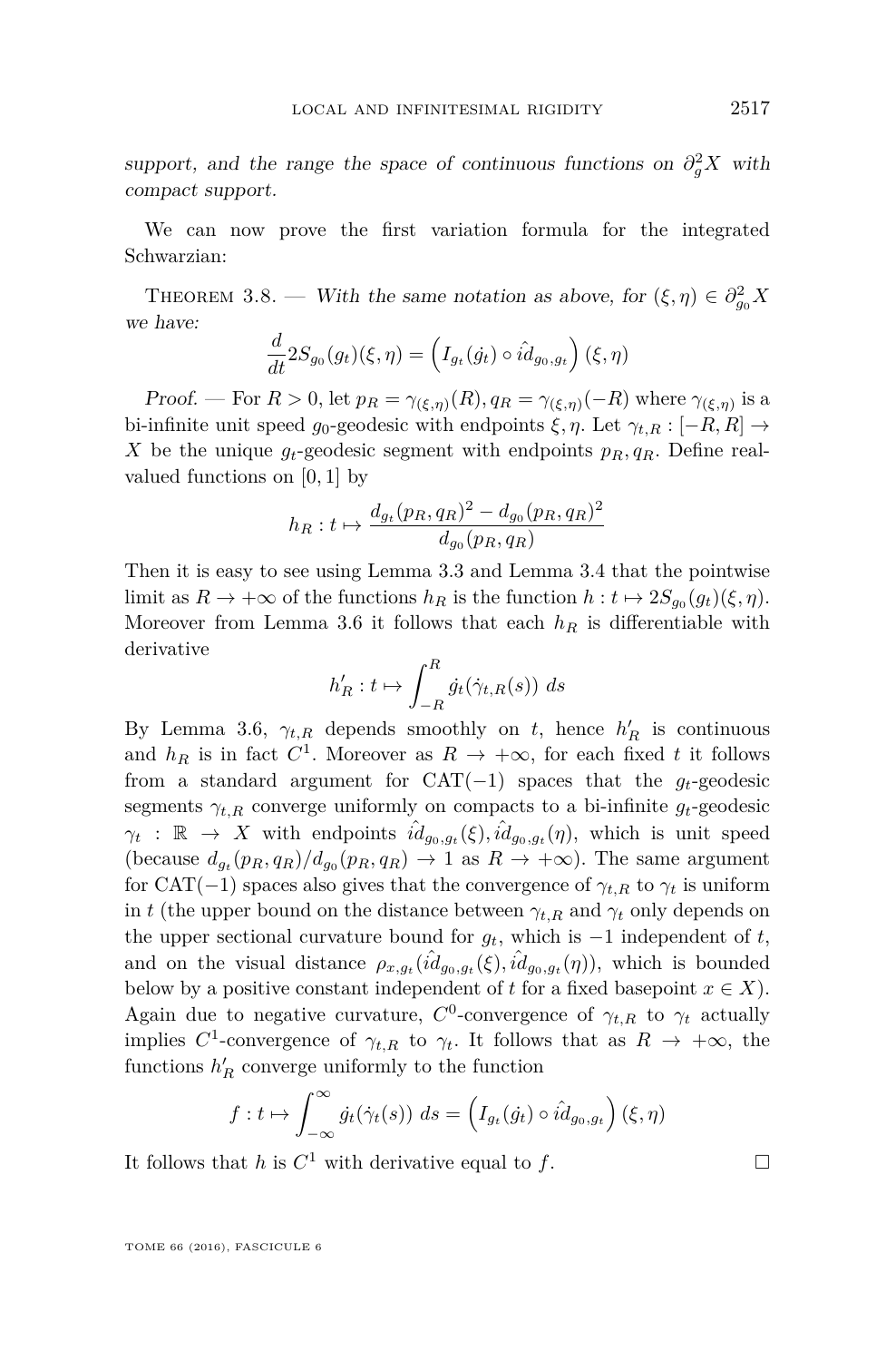We will need the following lemma in the proof of the local rigidity result:

<span id="page-12-1"></span>LEMMA 3.9. — Let  $g_1$  be a negatively curved metric on *X* with  $g_1 - g_0$ compactly supported, then for any  $(\xi, \eta) \in \partial_{g_0}^2 X$  we have:

$$
I_{g_0}(g_1 - g_0)(\xi, \eta) \geqslant 2S_{g_0}(g_1)(\xi, \eta)
$$

*Proof.* — For  $p, q \in X$  and  $i = 0, 1$  let  $\gamma_{p,q}^i : [0, d_{g_0}(p, q)] \to X$  be the unique  $q_i$ -geodesic joining *p* to *q*. Letting *p*, *q* tend to  $\xi$ , *n* radially along  $q_0$ geodesics, we have:

$$
I_{g_0}(g_1 - g_0)(\xi, \eta)
$$
  
\n
$$
= \lim_{p \to \xi, q \to \eta} \left( \int_0^{d_{g_0}(p,q)} g_1((\gamma^0)'(t))dt - \int_0^{d_{g_0}(p,q)} g_0((\gamma^0)'(t))dt \right)
$$
  
\n
$$
\geq \lim_{p \to \xi, q \to \eta} \left( \int_0^{d_{g_0}(p,q)} g_1((\gamma^1)'(t))dt - \int_0^{d_{g_0}(p,q)} g_0((\gamma^0)'(t))dt \right)
$$
  
\n
$$
= \lim_{p \to \xi, q \to \eta} \left( \frac{d_{g_1}^2(p,q)}{d_{g_0}(p,q)} - d_{g_0}(p,q) \right)
$$
  
\n
$$
= \lim_{p \to \xi, q \to \eta} (d_{g_1}(p,q) - d_{g_0}(p,q)) \left( \frac{d_{g_1}(p,q) + d_{g_0}(p,q)}{d_{g_0}(p,q)} \right)
$$
  
\n
$$
= 2S_{g_0}(g_1)(\xi, \eta)
$$

where in the last step we have used Lemmas [3.3](#page-7-1) and [3.4.](#page-8-0)  $\Box$ 

#### **4. The kernel of the ray transform**

<span id="page-12-0"></span>We keep the notation of the previous section. For  $m \geq 1$  we denote by  $\sigma: T^*X^{\otimes m} \to T^*X^{\odot m}$  the symmetrization operator on  $(0, m)$  tensors. Covariant differentiation with respect to the Levi–Civita connection of  $g_0$  defines an operator  $\nabla^{g_0} : \Gamma(T^*X^{\otimes m}) \to \Gamma(T^*X^{\otimes m+1})$  (where for *E* a vector bundle over  $X, \Gamma(E)$  denotes as usual the space of smooth sections of  $E$ ). Restricting to symmetric tensors and composing with the symmetrization operator, we obtain a differential operator acting on symmetric tensors,

$$
d^{g_0} := \sigma \circ \nabla^{g_0} : \Gamma(T^*X^{\odot m}) \to \Gamma(T^*X^{\odot m+1})
$$

For  $m = 1$ , if  $u \in \Gamma(T^*X)$  is a smooth 1-form, then the symmetric  $(0, 2)$ -tensor  $d^{g_0}u$  coincides with the Lie derivative  $\mathcal{L}_v g_0$  where  $v \in \Gamma(TX)$ is the vector field dual to *u* with respect to the metric  $g_0$ . For  $m \geq 1$ ,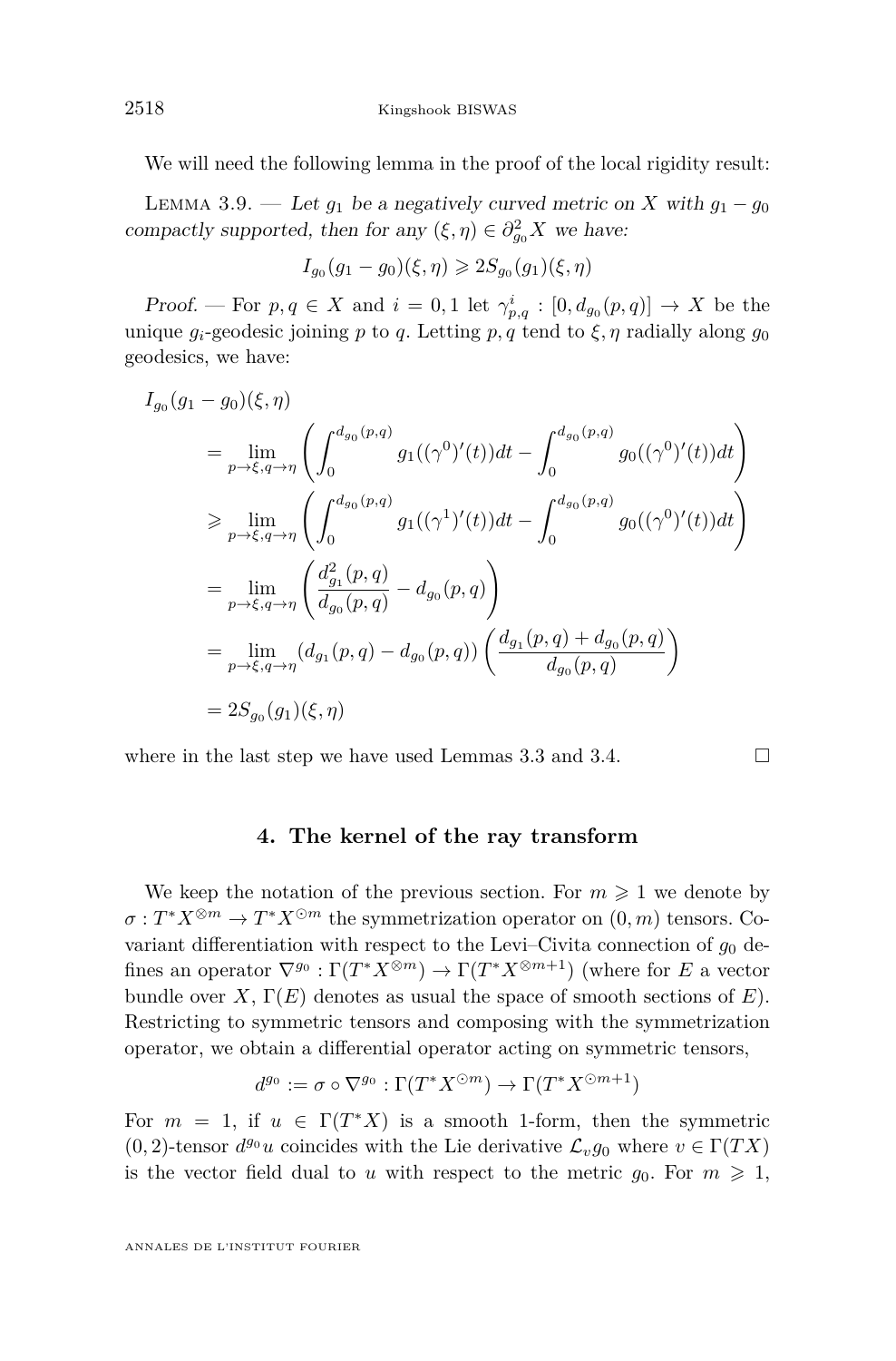$u \in \Gamma(T^*X^{\odot m})$ , and any *g*<sub>0</sub>-geodesic  $\gamma : (a, b) \to X$ , the following equality is valid:

$$
\frac{d}{dt}(u(\dot{\gamma}(t))) = (d^{g_0}u)(\dot{\gamma}(t))
$$

It follows immediately that for a smooth compactly supported 1-form *v*, we have  $I_{g_0}(d^{g_0}v) = 0$ . Conversely we have the following:

<span id="page-13-0"></span>THEOREM  $4.1.$  — Let  $f \in \Gamma(T^*X^{\odot 2})$  be a smooth symmetric  $(0, 2)$ tensor field with compact support. If  $I_{g_0}(f) = 0$  then  $f = d^{g_0}v$  for some  $v \in \Gamma(T^*X)$  with compact support. Moreover the support of *v* only depends on the support of *f*.

The proof of the above theorem will follow easily from the characterization of the kernel of the ray transform on a completely dissipative Riemannian manifold given by Sharafutdinov in [\[10\]](#page-17-7). In order to state his result, we first recall the relevant notions from [\[10\]](#page-17-7).

DEFINITION  $4.2. - A$  compact Riemannian manifold with boundary  $(M, g_0)$  is called a completely dissipative Riemannian manifold (or CDRM for short) if the following conditions are satisfied:

- (1) The boundary *∂M* is strictly convex, i.e. the second fundamental form of the boundary is positive-definite.
- (2) For every  $x \in M$  and every  $\xi \in T_xM \{0\}$  the maximal geodesic *γ* with initial conditions  $\gamma(0) = x, \gamma'(0) = \xi$  is defined on a finite interval.

It is not hard to see in our situation that any closed  $q_0$ -metric ball  $M \subset X$ is a CDRM. We define for *M* a CDRM the following:

$$
\partial T^1_{\pm}M:=\{(x,\xi)\in T^1M| x\in \partial M, \pm<\xi, \nu(x)>\geqslant 0\}
$$

where  $\nu(x)$  denotes the outward normal to the boundary.

DEFINITION 4.3. — Let  $(M, g_0)$  be a CDRM. The ray transform of M is the linear operator  $I_M$  defined by

$$
I_M: \Gamma(T^*M^{\odot 2}) \to C^{\infty}(\partial T_+^1M)
$$

$$
u \mapsto \left(I_M(u) : (x,\xi) \mapsto \int_{\tau_-(x,\xi)}^0 u(\dot{\gamma}_{(x,\xi)}(s)) ds\right)
$$

where  $\gamma_{(x,\xi)} : [\tau_-(x,\xi),0] \to M$  is the maximal geodesic with initial conditions  $\gamma_{(x,\xi)}(0) = x, \gamma'_{(x,\xi)}(0) = \xi$ .

We may now state a version of Sharafutdinov's result suited to our purposes:

TOME 66 (2016), FASCICULE 6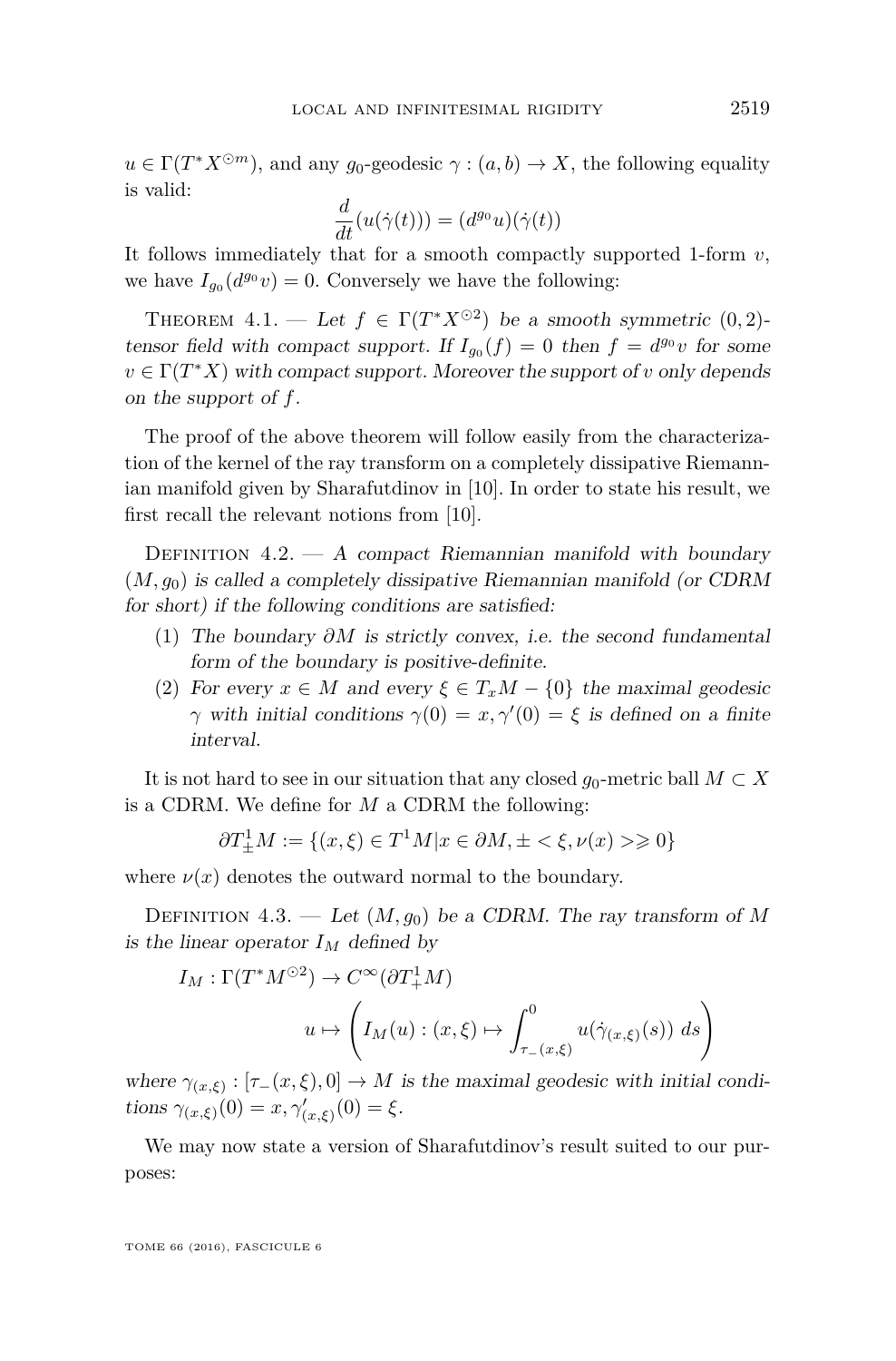THEOREM 4.4. — Let  $(M, g_0)$  be a CDRM of nonpositive sectional curvature and let  $f \in \Gamma(T^*M^{\odot 2})$ . If  $I_M(f) = 0$  then  $f = d^{g_0}v$  for some  $v \in \Gamma(T^*M)$  such that  $v_{|\partial M} = 0$ .

Proof of Theorem [4.1.](#page-13-0) — Given  $f \in \Gamma(T^*X^{\odot 2})$  with compact support such that  $I_{g_0}(f) = 0$ , choose a closed  $g_0$ -metric ball M containing the support of  $f$  in its interior. Then  $M$  is a CDRM, and moreover, since the support of *f* is contained in *M*, the integral of *f* over any maximal geodesic of *M* coincides with the integral of *f* over the extension of the geodesic segment to a bi-infinite geodesic of *X*. Hence the equality  $I_{g_0}(f) = 0$  implies  $I_M(f_{|M}) = 0$ . Applying the previous theorem, there exists  $v \in \Gamma(T^*M)$ such that  $f_{|M} = d^{g_0}v$  and  $v_{|\partial M} = 0$ . Extending *v* to be zero outside *M* so that  $v$  has compact support the conclusion of the theorem follows.  $\Box$ 

#### **5. Proofs of theorems**

#### **5.1. Infinitesimal rigidity**

<span id="page-14-0"></span>Proof of Theorem [1.1.](#page-3-0) — Since  $S_{g_0}(g_t) = 0$  for  $0 \leq t \leq 1$ , it follows from Theorem [3.8](#page-11-0) that  $I_{g_t}(g_t) = 0$  for  $0 \leq t \leq 1$ . By Theorem [4.1,](#page-13-0) this implies existence of vector fields  $v_t$  for  $0 \leq t \leq 1$  such that  $\dot{g}_t = \mathcal{L}_{v_t} g_t$ . Moreover by the hypothesis on the supports of  $g_t - g_0$ , it follows that the supports of the vector fields  $v_t$  are contained in a fixed compact. Hence we may integrate to obtain a 1-parameter family of diffeomorphisms  $f_t: X \to X$ which are equal to the identity outside a fixed compact, such that  $f_t^* g_t = g_0$ for  $0 \leqslant t \leqslant 1$ .

#### **5.2. Local rigidity**

We first recall some lemmas and notation from [\[5\]](#page-17-5).

Let  $(M, g_0)$  be a CDRM. We denote by  $\delta^{g_0}$  the divergence operator of the metric  $g_0$  acting on symmetric tensors, which is a first-order differential operator formally adjoint to the operator  $d^{g_0}$  (we refer to [\[10\]](#page-17-7) for the precise definition). Symmetric tensors *f* such that  $\delta^{g_0}(f) = 0$  are called "solenoidal".

For  $k \geq 1$  an integer and  $0 < \alpha < 1$  a real number, we denote by  $C^{k,\alpha}(T^*M^{\odot 2})$  the space of  $C^{k,\alpha}$ -smooth symmetric  $(0, 2)$  tensor fields on *M*. Endowing  $C^{k,\alpha}(T^*M^{\odot 2})$  with the natural  $C^{k,\alpha}$  topology turns it into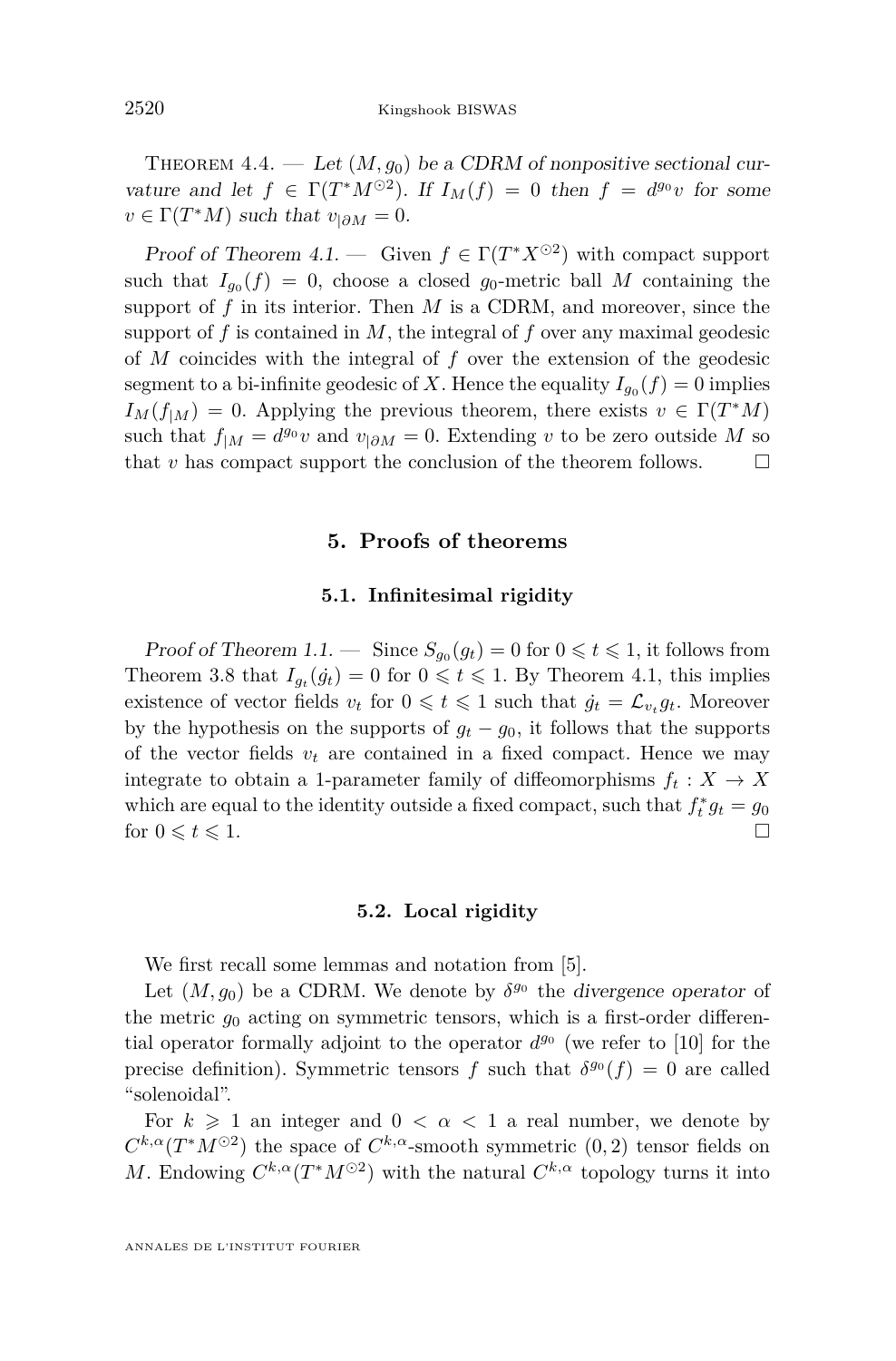a topological Banach space, i.e. a topological vector space whose topology can be defined by some norm making it a Banach space.

We denote by  $\text{Diff}_{0}^{k,\alpha}(M)$  the set of all  $C^{k,\alpha}$ -smooth diffeomorphisms of M that are the identity on the boundary, and endow  $\text{Diff}^{k,\alpha}_0(M)$  with the natural  $C^{k,\alpha}$  topology (defined using some finite atlas; the resulting topology is independent of the choice of atlas).

Theorem 2.1 of [\[5\]](#page-17-5) states:

<span id="page-15-0"></span>THEOREM 5.1 ([\[5\]](#page-17-5)). — For every neighborhood  $U \subset \text{Diff}^{k,\alpha}_{0}(M)$  of the identity there is a neighborhood  $W \subset C^{k,\alpha}(T^*M^{\odot 2})$  of the metric tensor *g*<sub>0</sub> such that for every metric  $g \in W$  there exists a diffeomorphism  $\phi \in U$ for which the tensor field  $\phi^*g$  is solenoidal, i.e.,  $\delta^{g_0}(\phi^*g) = 0$ .

The metric  $g_0$  defines in the usual way inner products on all spaces of tensor fields on M, in particular on  $\Gamma(T^*M^{\odot 2})$ ; we denote the inner product on this space by  $(.,.)_{L^2(T^*M^{\odot 2})}$ . Then Proposition 4.1 of [\[5\]](#page-17-5) states:

<span id="page-15-1"></span>PROPOSITION 5.2 ([\[5\]](#page-17-5)). — There is an  $\epsilon > 0$  such that if  $f \in C^0(T^*M^{\odot 2})$ satisfies  $||f||_{C^0(T^*M^{\odot 2})} < \epsilon$  and  $Vol_{g_0+f}(M) \leqslant Vol_{g_0}(M)$  then

$$
(g_0, f)_{L^2(T^*M^{\odot 2})} \leq \frac{2}{3} ||f||^2_{L^2(T^*M^{\odot 2})}
$$

The following lemma follows from the arguments in §6 of [\[5\]](#page-17-5):

<span id="page-15-2"></span>Lemma 5.3 ([\[5\]](#page-17-5)). — Suppose *M* is nonpositively curved. There is a constant  $C > 0$  and a quadratic first-order differential operator  $L$  on functions on  $\partial T_+^1 M$  such that for any  $f \in C^{2,\alpha}(T^*M^{\odot 2})$  such that  $\delta^{g_0}(f) = 0$  and  $f_{|\partial M} = 0$ ,

$$
||f||_{L^2(T^*M^{\odot 2})}^2 \leqslant C \int_{\partial T^1_+M} L(I_M(f)) d\Sigma^{2n-2}
$$

where  $d\Sigma^{2n-2}$  denotes the natural Liouville volume form on the manifold  $\partial T_+^1M$  induced by the metric  $g_0$ .

The arguments used to prove Lemma 6.1 of [\[5\]](#page-17-5) yield the following:

<span id="page-15-3"></span>LEMMA 5.4 ([\[5\]](#page-17-5)). — There is a constant  $C > 0$  such that the following holds:

If  $f \in C^{2,\alpha}(T^*M^{\odot 2})$  is such that  $I_M(f) \geq 0$  on all of  $\partial_+ T^1M$ , then

$$
\int_{\partial T_+^1 M} L(I_M(f)) d\Sigma^{2n-2} \leq C ||f||_{C^2}(g_0, f)_{L^2(T^*M^{\odot 2})}
$$

We now have all the ingredients required to prove Theorem [1.2:](#page-4-0)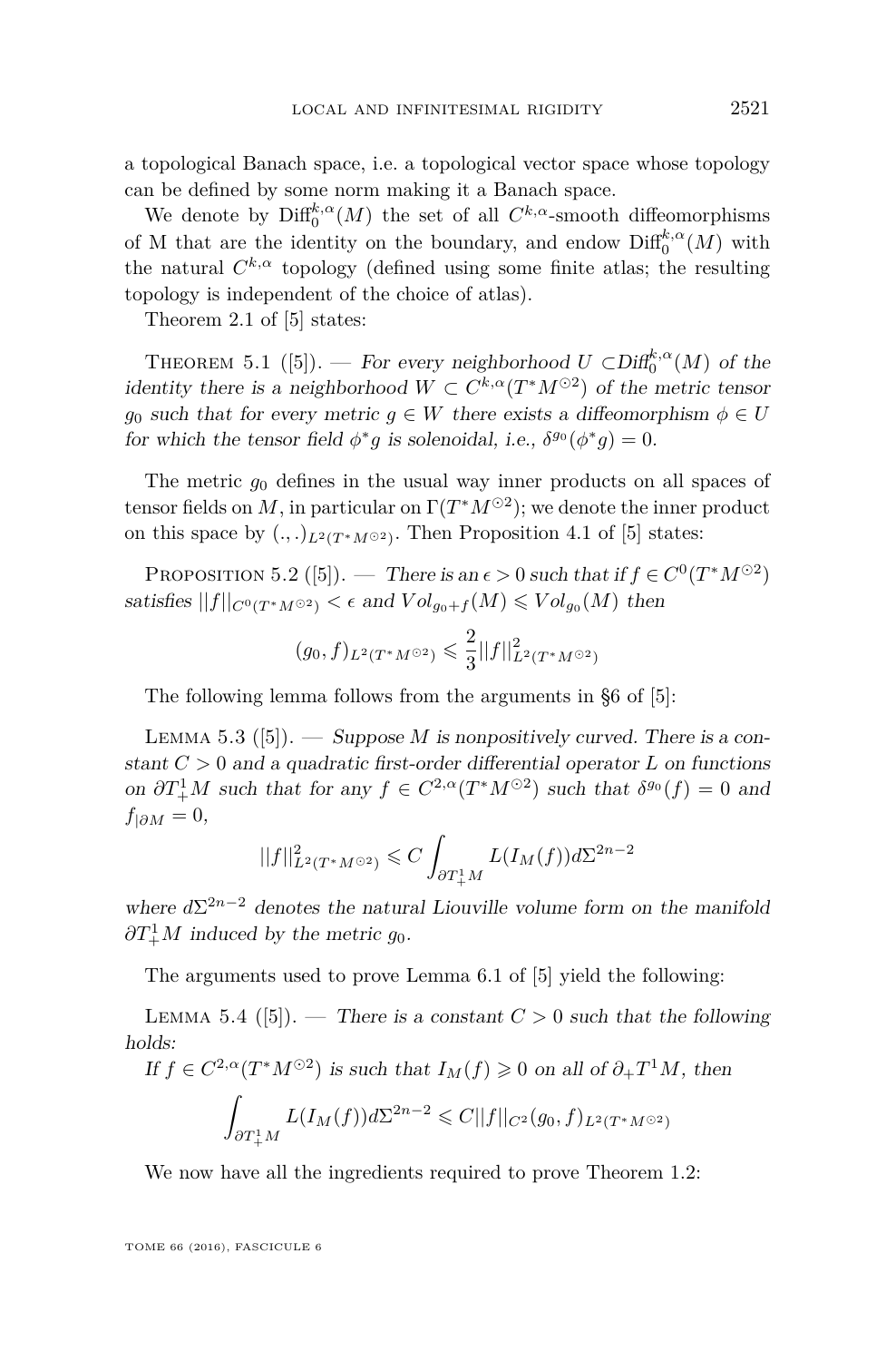Proof of Theorem [1.2.](#page-4-0) — Let M be a closed  $q_0$ -ball containing the given compact *K* in its interior. Let *g* be a metric on *X* with sectional curvatures bounded above by  $-1$  such that the support of  $q - q_0$  is contained in *K*,  $\hat{i}d_{g_0,g}$  is Moebius and  $Vol_g(K) = Vol_{g_0}(K)$ . By Theorem [5.1,](#page-15-0) we may choose an  $\epsilon > 0$  such that if  $||g - g_0||_{C^{2,\alpha}(T^*M^{\odot 2})} < \epsilon$  then there is a diffeomorphism  $\phi \in \text{Diff}_{0}^{2,\alpha}(M)$  such that  $\delta^{g_0}(\phi^*g) = 0$  on *M*. Extending *φ* to be the identity outside *M*, the same identity  $δ<sup>g</sup> (φ<sup>*</sup>g) = 0$  holds on *X*. Let  $g_1$  be the metric  $\phi^* g$  on *X*, then  $\hat{id}_{g_0,g_1}$  is also Moebius (since  $\phi = id$  outside *M*),  $Vol_{g_1}(M) = Vol_{g_0}(M)$ , and the tensor  $f := g_1 - g_0$ has support contained in *M* and vanishes identically on *∂M*. It also follows from Theorem [5.1](#page-15-0) that given  $\epsilon' > 0$  we can always choose  $\epsilon > 0$  small enough such that *f* satisfies  $||f||_{C^{2,\alpha}(T^*M^{\odot 2})} < \epsilon'$ . Thus choosing  $\epsilon > 0$ small enough we may ensure that Proposition [5.2](#page-15-1) applies to *f*, so that the hypothesis  $Vol_{g_1}(M) = Vol_{g_0}(M)$  implies that

$$
(g_0, f)_{L^2(T^*M^{\odot 2})} \leqslant \frac{2}{3} ||f||^2_{L^2(T^*M^{\odot 2})}
$$

Since the support of *f* is contained in *M*, we have that for any  $v \in \partial T^1_+ M$ , if  $\xi, \eta \in \partial_{q_0} X$  denote the endpoints of the bi-infinite  $g_0$ -geodesic with initial velocity *v*, then

$$
I_M(f)(v) = I_{g_0}(f)(\xi, \eta) \geqslant 2S_{g_0}(g_1)(\xi, \eta) = 0
$$

(using Lemma [3.9](#page-12-1) and the fact that  $\hat{i}d_{g_0,g_1}$  is Moebius).

It now follows from Lemmas [5.3](#page-15-2) and [5.4](#page-15-3) that there are constants  $C_1, C_2 > 0$  such that

$$
||f||_{L^{2}(T^{*}M^{\odot 2})}^{2} \leq C_{1} \int_{\partial T_{+}^{1}M} L(I_{M}(f)) d\Sigma^{2n-2}
$$
  

$$
\leq C_{1} C_{2} ||f||_{C^{2}(T^{*}M^{\odot 2})}(g_{0}, f)_{L^{2}(T^{*}M^{\odot 2})}
$$
  

$$
\leq C_{1} C_{2} \epsilon_{3}^{2} ||f||_{L^{2}(T^{*}M^{\odot 2})}^{2}
$$

thus choosing  $\epsilon$  small enough so that  $\epsilon \cdot C_1 C_2 \frac{2}{3} < 1$  implies that  $||f||_{L^2(T^*M^{\odot 2})}^2 = 0$ , so  $f = 0$  on *M* and hence on all of *X*, so  $g_1 = g_0$ , and *g* is isometric to *g*0.

#### BIBLIOGRAPHY

- <span id="page-16-0"></span>[1] K. Biswas, "On Moebius and conformal maps between boundaries of CAT(-1) spaces", Annales de l'Institut Fourier, Tome 65, no. 3 **65** (2015), no. 3, p. 1387-1422.
- <span id="page-16-1"></span>[2] M. BOURDON, "Structure conforme au bord et flot géodésique d'un  $CAT(-1)$  espace", Enseign. Math. **41** (1995), no. 1-2, p. 63-102.